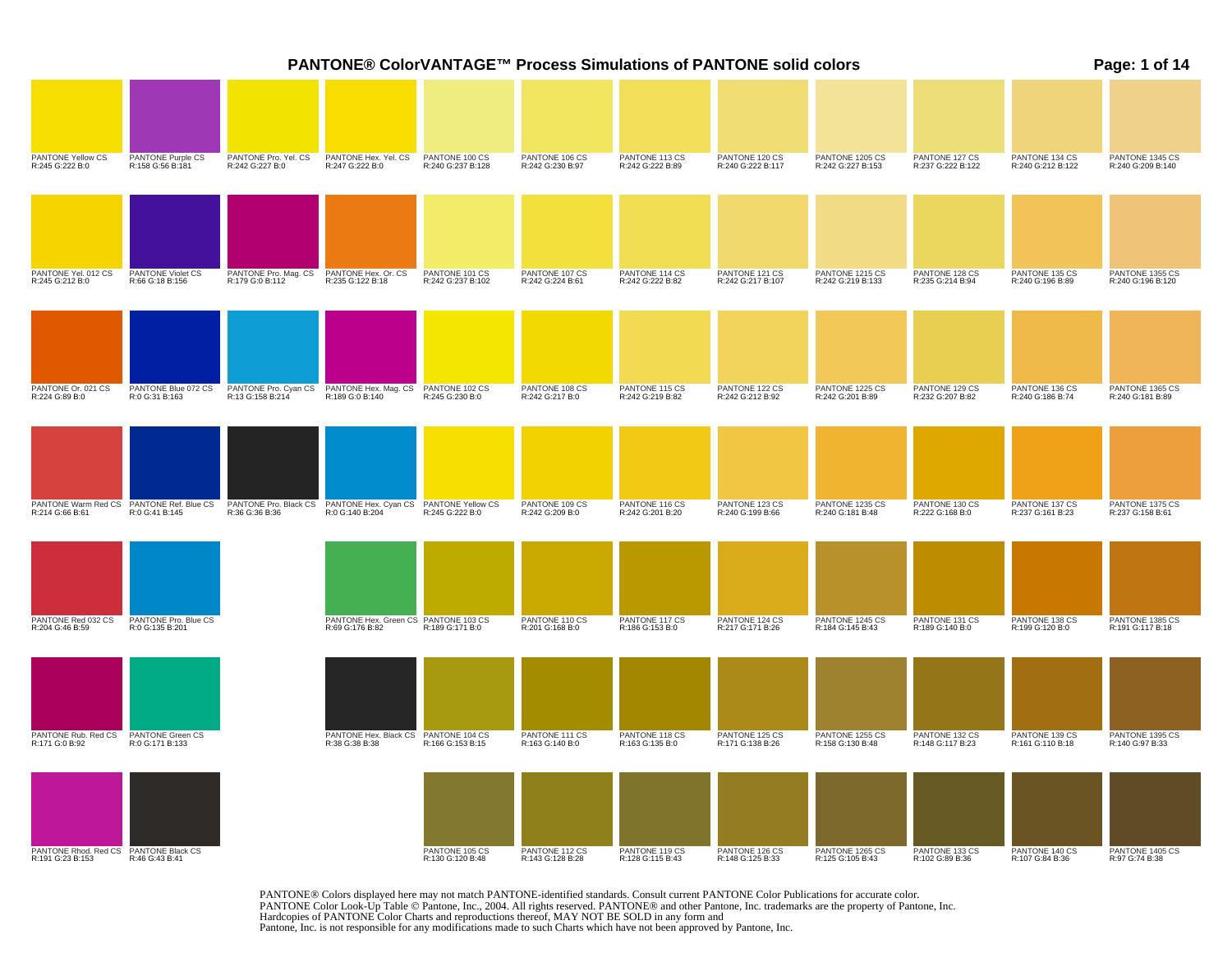|                                     |                                     |                                      |                                     |                                      |                                     | PANTONE® ColorVANTAGE™ Process Simulations of PANTONE solid colors |                                     |                                        |                                      |                                       | Page: 2 of 14                       |
|-------------------------------------|-------------------------------------|--------------------------------------|-------------------------------------|--------------------------------------|-------------------------------------|--------------------------------------------------------------------|-------------------------------------|----------------------------------------|--------------------------------------|---------------------------------------|-------------------------------------|
|                                     |                                     |                                      |                                     |                                      |                                     |                                                                    |                                     |                                        |                                      |                                       |                                     |
| PANTONE 141 CS<br>R:230 G:201 B:107 | PANTONE 148 CS<br>R:240 G:204 B:148 | PANTONE 1485 CS<br>R:240 G:176 B:115 | PANTONE 155 CS<br>R:232 G:214 B:166 | PANTONE 1555 CS<br>R:240 G:191 B:156 | PANTONE 162 CS<br>R:240 G:191 B:163 | PANTONE 1625 CS<br>R:237 G:163 B:138                               | PANTONE 169 CS<br>R:237 G:181 B:173 | PANTONE 176 CS<br>R:237 G:173 B:181    | PANTONE 1765 CS<br>R:232 G:158 B:173 | PANTONE 1767 CS<br>R:232 G:176 B:191  | PANTONE 182 CS<br>R:232 G:186 B:199 |
|                                     |                                     |                                      |                                     |                                      |                                     |                                                                    |                                     |                                        |                                      |                                       |                                     |
| PANTONE 142 CS<br>R:224 G:189 B:82  | PANTONE 149 CS<br>R:237 G:194 B:130 | PANTONE 1495 CS<br>R:237 G:143 B:61  | PANTONE 156 CS<br>R:224 G:191 B:133 | PANTONE 1565 CS<br>R:237 G:168 B:125 | PANTONE 163 CS<br>R:237 G:158 B:115 | PANTONE 1635 CS<br>R:235 G:143 B:112                               | PANTONE 170 CS<br>R:232 G:138 B:125 | PANTONE 177 CS<br>R:232 G:128 B:140    | PANTONE 1775 CS<br>R:227 G:138 B:156 | PANTONE 1777 CS<br>R:219 G:99 B:125   | PANTONE 183 CS<br>R:227 G:145 B:168 |
|                                     |                                     |                                      |                                     |                                      |                                     |                                                                    |                                     |                                        |                                      |                                       |                                     |
| PANTONE 143 CS<br>R:222 G:173 B:64  | PANTONE 150 CS<br>R:237 G:166 B:89  | PANTONE 1505 CS<br>R:232 G:110 B:0   | PANTONE 157 CS<br>R:214 G:153 B:79  | PANTONE 1575 CS<br>R:232 G:135 B:79  | PANTONE 164 CS<br>R:232 G:125 B:74  | PANTONE 1645 CS<br>R:227 G:110 B:69                                | PANTONE 171 CS<br>R:224 G:92 B:64   | PANTONE 178 CS<br>R:224 G:89 B:94      | PANTONE 1785 CS<br>R:212 G:69 B:89   | PANTONE 1787 CS<br>R:212 G:64 B:89    | PANTONE 184 CS<br>R:214 G:89 B:120  |
|                                     |                                     |                                      |                                     |                                      |                                     |                                                                    |                                     |                                        |                                      |                                       |                                     |
| PANTONE 144 CS<br>R:209 G:130 B:13  | PANTONE 151 CS<br>R:227 G:120 B:8   | PANTONE Or. 021 CS<br>R:224 G:89 B:0 | PANTONE 158 CS<br>R:201 G:115 B:46  | PANTONE 1585 CS<br>R:227 G:110 B:43  | PANTONE 165 CS<br>R:224 G:99 B:38   | PANTONE 1655 CS<br>R:219 G:79 B:33                                 | PANTONE 172 CS<br>R:217 G:71 B:36   | PANTONE Warm Red CS<br>R:214 G:66 B:61 | PANTONE 1788 CS<br>R:201 G:43 B:59   | PANTONE Red 032 CS<br>R:204 G:46 B:59 | PANTONE 185 CS<br>R:191 G:0 B:54    |
|                                     |                                     |                                      |                                     |                                      |                                     |                                                                    |                                     |                                        |                                      |                                       |                                     |
| PANTONE 145 CS<br>R:181 G:117 B:18  | PANTONE 152 CS<br>R:199 G:112 B:20  | PANTONE 1525 CS<br>R:171 G:77 B:0    | PANTONE 159 CS<br>R:176 G:92 B:31   | PANTONE 1595 CS<br>R:189 G:92 B:36   | PANTONE 166 CS<br>R:196 G:84 B:23   | PANTONE 1665 CS<br>R:191 G:74 B:31                                 | PANTONE 173 CS<br>R:184 G:74 B:48   | PANTONE 179 CS<br>R:191 G:59 B:54      | PANTONE 1795 CS<br>R:176 G:38 B:46   | PANTONE 1797 CS<br>R:168 G:41 B:48    | PANTONE 186 CS<br>R:168 G:20 B:51   |
|                                     |                                     |                                      |                                     |                                      |                                     |                                                                    |                                     |                                        |                                      |                                       |                                     |
| PANTONE 146 CS<br>R:143 G:99 B:28   | PANTONE 153 CS<br>R:166 G:102 B:31  | PANTONE 1535 CS<br>R:128 G:69 B:26   | PANTONE 160 CS<br>R:140 G:82 B:33   | PANTONE 1605 CS<br>R:143 G:82 B:41   | PANTONE 167 CS<br>R:166 G:79 B:36   | PANTONE 1675 CS<br>R:143 G:64 B:38                                 | PANTONE 174 CS<br>R:135 G:61 B:43   | PANTONE 180 CS<br>R:163 G:56 B:54      | PANTONE 1805 CS<br>R:145 G:43 B:51   | PANTONE 1807 CS<br>R:138 G:51 B:59    | PANTONE 187 CS<br>R:143 G:31 B:51   |
|                                     |                                     |                                      |                                     |                                      |                                     |                                                                    |                                     |                                        |                                      |                                       |                                     |
| PANTONE 147 CS<br>R:105 G:89 B:48   | PANTONE 154 CS<br>R:133 G:84 B:33   | PANTONE 1545 CS<br>R:77 G:48 B:33    | PANTONE 161 CS<br>R:89 G:61 B:36    | PANTONE 1615 CS<br>R:120 G:69 B:38   | PANTONE 168 CS<br>R:97 G:54 B:33    | PANTONE 1685 CS<br>R:115 G:59 B:38                                 | PANTONE 175 CS<br>R:99 G:59 B:48    | PANTONE 181 CS<br>R:107 G:46 B:43      | PANTONE 1815 CS<br>R:105 G:41 B:43   | PANTONE 1817 CS<br>R:84 G:51 B:54     | PANTONE 188 CS<br>R:102 G:41 B:51   |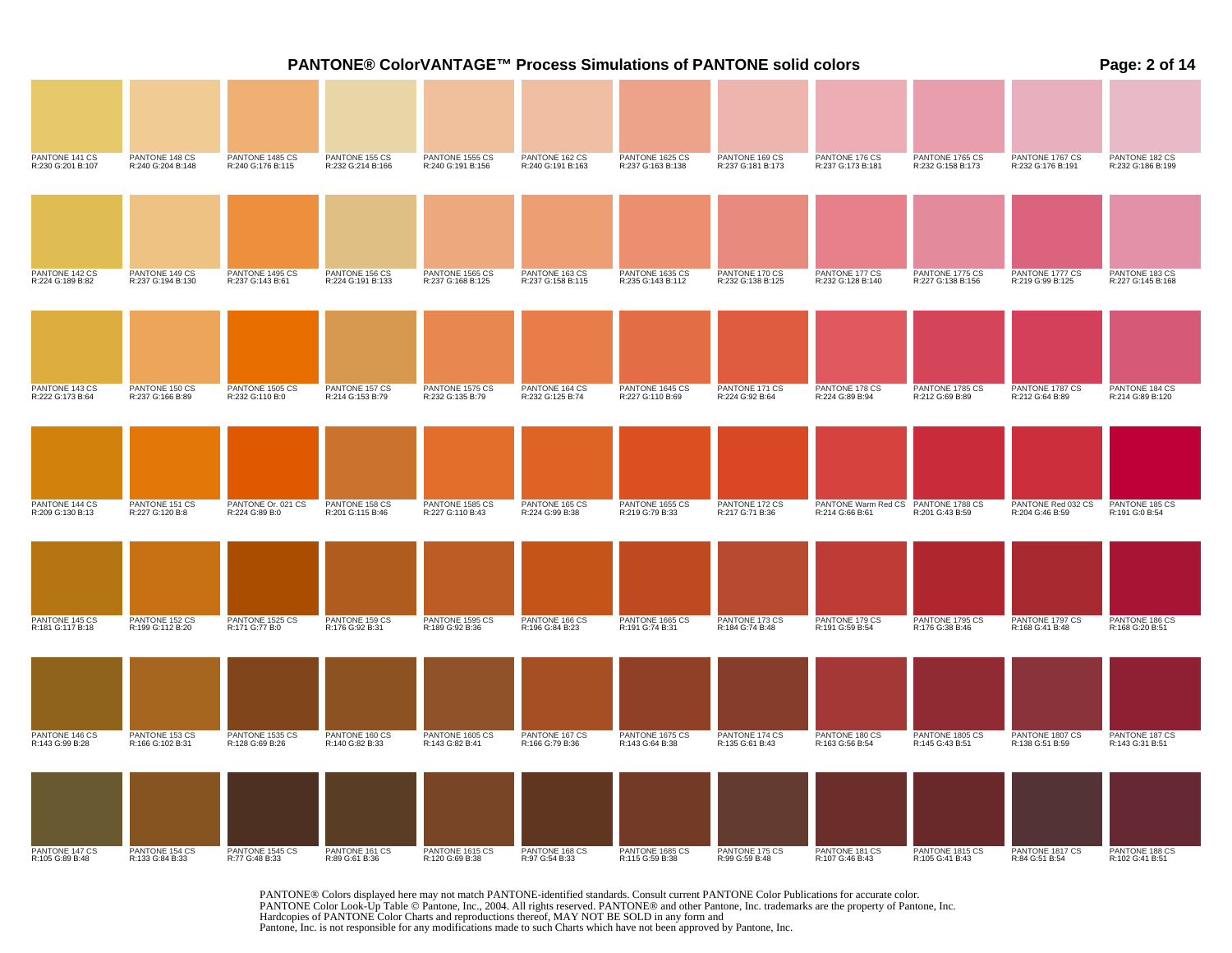|                                     |                                      |                                     |                                     |                                     |                                     |                                     | PANTONE® ColorVANTAGE™ Process Simulations of PANTONE solid colors |                                     |                                      |                                     | Page: 3 of 14                         |
|-------------------------------------|--------------------------------------|-------------------------------------|-------------------------------------|-------------------------------------|-------------------------------------|-------------------------------------|--------------------------------------------------------------------|-------------------------------------|--------------------------------------|-------------------------------------|---------------------------------------|
|                                     |                                      |                                     |                                     |                                     |                                     |                                     |                                                                    |                                     |                                      |                                     |                                       |
| PANTONE 189 CS<br>R:224 G:163 B:184 | PANTONE 1895 CS<br>R:227 G:186 B:204 | PANTONE 196 CS<br>R:222 G:196 B:201 | PANTONE 203 CS<br>R:217 G:173 B:196 | PANTONE 210 CS<br>R:227 G:161 B:199 | PANTONE 217 CS<br>R:222 G:186 B:214 | PANTONE 223 CS<br>R:217 G:145 B:201 | PANTONE 230 CS<br>R:227 G:163 B:209                                | PANTONE 236 CS<br>R:224 G:171 B:219 | PANTONE 2365 CS<br>R:227 G:191 B:222 | PANTONE 243 CS<br>R:222 G:186 B:224 | PANTONE 250 CS<br>R:219 G:191 B:224   |
|                                     |                                      |                                     |                                     |                                     |                                     |                                     |                                                                    |                                     |                                      |                                     |                                       |
| PANTONE 190 CS<br>R:217 G:120 B:153 | PANTONE 1905 CS<br>R:222 G:158 B:186 | PANTONE 197 CS<br>R:209 G:153 B:168 | PANTONE 204 CS<br>R:204 G:125 B:163 | PANTONE 211 CS<br>R:219 G:120 B:176 | PANTONE 218 CS<br>R:199 G:110 B:176 | PANTONE 224 CS<br>R:207 G:102 B:181 | PANTONE 231 CS<br>R:217 G:115 B:194                                | PANTONE 237 CS<br>R:214 G:138 B:207 | PANTONE 2375 CS<br>R:199 G:112 B:196 | PANTONE 244 CS<br>R:212 G:158 B:217 | PANTONE 251 CS<br>R:204 G:156 B:217   |
|                                     |                                      |                                     |                                     | PANTONE 212 CS                      |                                     |                                     |                                                                    | PANTONE 238 CS                      |                                      |                                     |                                       |
| PANTONE 191 CS<br>R:204 G:69 B:112  | PANTONE 1915 CS<br>R:204 G:82 B:130  | PANTONE 198 CS<br>R:191 G:79 B:105  | PANTONE 205 CS<br>R:191 G:74 B:125  | R:209 G:79 B:148                    | PANTONE 219 CS<br>R:184 G:36 B:130  | PANTONE 225 CS<br>R:191 G:41 B:150  | PANTONE 232 CS<br>R:201 G:61 B:168                                 | R:199 G:92 B:186                    | PANTONE 2385 CS<br>R:181 G:48 B:171  | PANTONE 245 CS<br>R:199 G:128 B:207 | PANTONE 252 CS<br>R:179 G:102 B:201   |
| PANTONE 192 CS                      | PANTONE 1925 CS                      | PANTONE 199 CS                      | PANTONE 206 CS                      | PANTONE 213 CS                      | PANTONE Rub. Red CS                 | PANTONE 226 CS                      | PANTONE Rhod. Red CS                                               | PANTONE 239 CS                      | PANTONE 2395 CS                      | PANTONE 246 CS                      |                                       |
| R:191 G:20 B:74                     | R:189 G:13 B:82                      | R:176 G:23 B:61                     | R:173 G:0 B:69                      | R:194 G:28 B:115                    | R:171 G:0 B:92                      | R:176 G:0 B:112                     | R:191 G:23 B:153                                                   | R:189 G:61 B:171                    | R:166 G:0 B:153                      | R:166 G:33 B:168                    | PANTONE Purple CS<br>R:158 G:56 B:181 |
|                                     |                                      |                                     |                                     |                                     |                                     |                                     |                                                                    |                                     |                                      |                                     |                                       |
| PANTONE 193 CS<br>R:161 G:26 B:64   | PANTONE 1935 CS<br>R:166 G:3 B:69    | PANTONE 200 CS<br>R:158 G:26 B:54   | PANTONE 207 CS<br>R:143 G:10 B:64   | PANTONE 214 CS<br>R:171 G:0 B:97    | PANTONE 220 CS<br>R:138 G:0 B:79    | PANTONE 227 CS<br>R:143 G:0 B:94    | PANTONE 233 CS<br>R:166 G:0 B:128                                  | PANTONE 240 CS<br>R:163 G:38 B:145  | PANTONE 2405 CS<br>R:140 G:0 B:128   | PANTONE 247 CS<br>R:150 G:13 B:153  | PANTONE 253 CS<br>R:143 G:43 B:166    |
|                                     |                                      |                                     |                                     |                                     |                                     |                                     |                                                                    |                                     |                                      |                                     |                                       |
| PANTONE 194 CS<br>R:130 G:41 B:64   | PANTONE 1945 CS<br>R:140 G:23 B:64   | PANTONE 201 CS<br>R:130 G:36 B:54   | PANTONE 208 CS<br>R:117 G:41 B:69   | PANTONE 215 CS<br>R:143 G:23 B:87   | PANTONE 221 CS<br>R:122 G:0 B:74    | PANTONE 228 CS<br>R:112 G:0 B:82    | PANTONE 234 CS<br>R:138 G:0 B:105                                  | PANTONE 241 CS<br>R:140 G:33 B:122  | PANTONE 2415 CS<br>R:122 G:0 B:115   | PANTONE 248 CS<br>R:133 G:31 B:133  | PANTONE 254 CS<br>R:130 G:48 B:148    |
|                                     |                                      |                                     |                                     |                                     |                                     |                                     |                                                                    |                                     |                                      |                                     |                                       |
| PANTONE 195 CS<br>R:105 G:54 B:66   | PANTONE 1955 CS<br>R:120 G:33 B:61   | PANTONE 202 CS<br>R:112 G:41 B:54   | PANTONE 209 CS<br>R:97 G:43 B:64    | PANTONE 216 CS<br>R:107 G:41 B:74   | PANTONE 222 CS<br>R:92 G:33 B:66    | PANTONE 229 CS<br>R:89 G:38 B:69    | PANTONE 235 CS<br>R:115 G:0 B:87                                   | PANTONE 242 CS<br>R:102 G:38 B:89   | PANTONE 2425 CS<br>R:107 G:0 B:97    | PANTONE 249 CS<br>R:102 G:43 B:97   | PANTONE 255 CS<br>R:97 G:48 B:105     |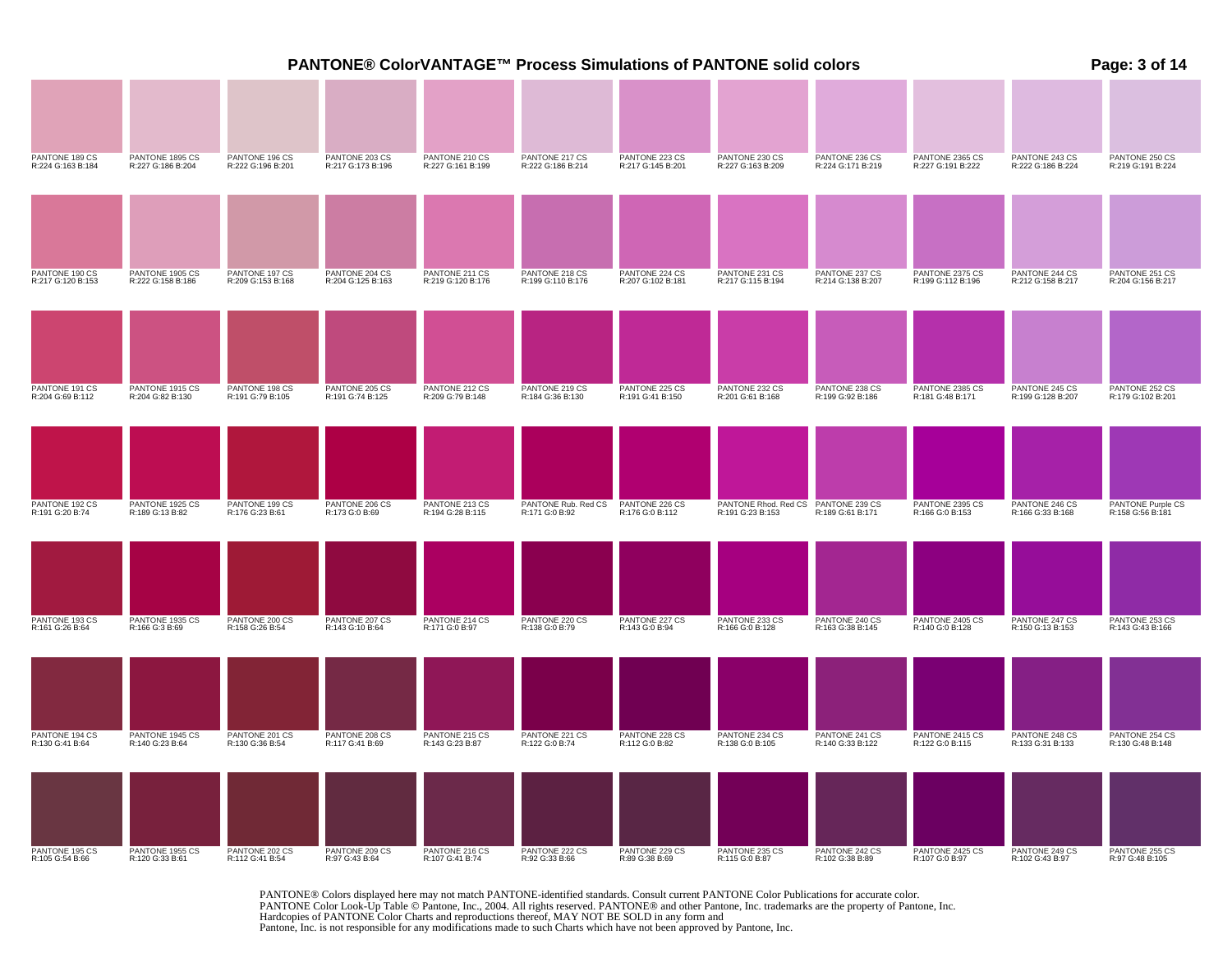|                                     |                                      |                                      |                                      |                                     |                                      |                                     | PANTONE® ColorVANTAGE™ Process Simulations of PANTONE solid colors |                                      |                                       |                                      | Page: 4 of 14                          |
|-------------------------------------|--------------------------------------|--------------------------------------|--------------------------------------|-------------------------------------|--------------------------------------|-------------------------------------|--------------------------------------------------------------------|--------------------------------------|---------------------------------------|--------------------------------------|----------------------------------------|
|                                     |                                      |                                      |                                      |                                     |                                      |                                     |                                                                    |                                      |                                       |                                      |                                        |
| PANTONE 256 CS<br>R:214 G:196 B:222 | PANTONE 2562 CS<br>R:199 G:168 B:222 | PANTONE 2563 CS<br>R:191 G:163 B:212 | PANTONE 2567 CS<br>R:179 G:156 B:212 | PANTONE 263 CS<br>R:214 G:207 B:232 | PANTONE 2635 CS<br>R:194 G:184 B:224 | PANTONE 270 CS<br>R:179 G:181 B:217 | PANTONE 2705 CS<br>R:163 G:163 B:219                               | PANTONE 2706 CS<br>R:204 G:209 B:230 | PANTONE 2707 CS<br>R:201 G:214 B:235  | PANTONE 2708 CS<br>R:184 G:199 B:230 | PANTONE 277 CS<br>R:179 G:201 B:227    |
|                                     |                                      |                                      |                                      |                                     |                                      |                                     |                                                                    |                                      |                                       |                                      |                                        |
| PANTONE 257 CS<br>R:194 G:166 B:207 | PANTONE 2572 CS<br>R:181 G:138 B:214 | PANTONE 2573 CS<br>R:166 G:130 B:196 | PANTONE 2577 CS<br>R:153 G:125 B:196 | PANTONE 264 CS<br>R:186 G:173 B:227 | PANTONE 2645 CS<br>R:166 G:150 B:217 | PANTONE 271 CS<br>R:143 G:145 B:204 | PANTONE 2715 CS<br>R:135 G:130 B:209                               | PANTONE 2716 CS<br>R:161 G:168 B:222 | PANTONE 2717 CS<br>R:176 G:196 B:232  | PANTONE 2718 CS<br>R:105 G:133 B:212 | PANTONE 278 CS<br>R:156 G:186 B:227    |
|                                     |                                      |                                      |                                      |                                     |                                      |                                     |                                                                    |                                      |                                       |                                      |                                        |
| PANTONE 258 CS<br>R:130 G:82 B:153  | PANTONE 2582 CS<br>R:143 G:79 B:191  | PANTONE 2583 CS<br>R:140 G:97 B:176  | PANTONE 2587 CS<br>R:117 G:77 B:171  | PANTONE 265 CS<br>R:130 G:107 B:204 | PANTONE 2655 CS<br>R:138 G:120 B:204 | PANTONE 272 CS<br>R:117 G:120 B:189 | PANTONE 2725 CS<br>R:97 G:89 B:191                                 | PANTONE 2726 CS<br>R:82 G:92 B:191   | PANTONE 2727 CS<br>R:87 G:125 B:214   | PANTONE 2728 CS<br>R:48 G:79 B:184   | PANTONE 279 CS<br>R:102 G:143 B:217    |
|                                     |                                      |                                      |                                      |                                     |                                      |                                     |                                                                    |                                      |                                       |                                      |                                        |
| PANTONE 259 CS<br>R:97 G:43 B:120   | PANTONE 2592 CS<br>R:122 G:41 B:173  | PANTONE 2593 CS<br>R:112 G:59 B:150  | PANTONE 2597 CS<br>R:77 G:13 B:135   | PANTONE 266 CS<br>R:92 G:61 B:179   | PANTONE 2665 CS<br>R:115 G:92 B:194  | PANTONE 273 CS<br>R:38 G:28 B:112   | PANTONE 2735 CS<br>R:36 G:0 B:140                                  | PANTONE 2736 CS<br>R:41 G:41 B:163   | PANTONE Blue 072 CS<br>R:0 G:31 B:163 | PANTONE 2738 CS<br>R:18 G:33 B:145   | PANTONE Ref. Blue CS<br>R:0 G:41 B:145 |
|                                     |                                      |                                      |                                      |                                     |                                      |                                     |                                                                    |                                      |                                       |                                      |                                        |
| PANTONE 260 CS<br>R:87 G:41 B:102   | PANTONE 2602 CS<br>R:107 G:23 B:150  | PANTONE 2603 CS<br>R:97 G:41 B:130   | PANTONE 2607 CS<br>R:69 G:18 B:120   | PANTONE 267 CS<br>R:74 G:41 B:148   | PANTONE Violet CS<br>R:66 G:18 B:156 | PANTONE 274 CS<br>R:33 G:28 B:92    | PANTONE 2745 CS<br>R:33 G:0 B:117                                  | PANTONE 2746 CS<br>R:38 G:41 B:143   | PANTONE 2747 CS<br>R:15 G:41 B:120    | PANTONE 2748 CS<br>R:23 G:38 B:112   | PANTONE 280 CS<br>R:0 G:43 B:115       |
|                                     |                                      |                                      |                                      |                                     |                                      |                                     |                                                                    |                                      |                                       |                                      |                                        |
| PANTONE 261 CS<br>R:79 G:41 B:89    | PANTONE 2612 CS<br>R:94 G:36 B:120   | PANTONE 2613 CS<br>R:87 G:36 B:115   | PANTONE 2617 CS<br>R:64 G:23 B:110   | PANTONE 268 CS<br>R:71 G:48 B:122   | PANTONE 2685 CS<br>R:51 G:0 B:128    | PANTONE 275 CS<br>R:33 G:28 B:84    | PANTONE 2755 CS<br>R:33 G:15 B:105                                 | PANTONE 2756 CS<br>R:33 G:38 B:107   | PANTONE 2757 CS<br>R:23 G:43 B:97     | PANTONE 2758 CS<br>R:28 G:38 B:99    | PANTONE 281 CS<br>R:13 G:43 B:97       |
|                                     |                                      |                                      |                                      |                                     |                                      |                                     |                                                                    |                                      |                                       |                                      |                                        |
| PANTONE 262 CS<br>R:74 G:43 B:79    | PANTONE 2622 CS<br>R:84 G:48 B:97    | PANTONE 2623 CS<br>R:82 G:38 B:102   | PANTONE 2627 CS<br>R:61 G:28 B:92    | PANTONE 269 CS<br>R:69 G:51 B:105   | PANTONE 2695 CS<br>R:48 G:33 B:84    | PANTONE 276 CS<br>R:38 G:33 B:64    | PANTONE 2765 CS<br>R:31 G:23 B:82                                  | PANTONE 2766 CS<br>R:33 G:38 B:84    | PANTONE 2767 CS<br>R:36 G:46 B:74     | PANTONE 2768 CS<br>R:28 G:38 B:74    | PANTONE 282 CS<br>R:20 G:38 B:71       |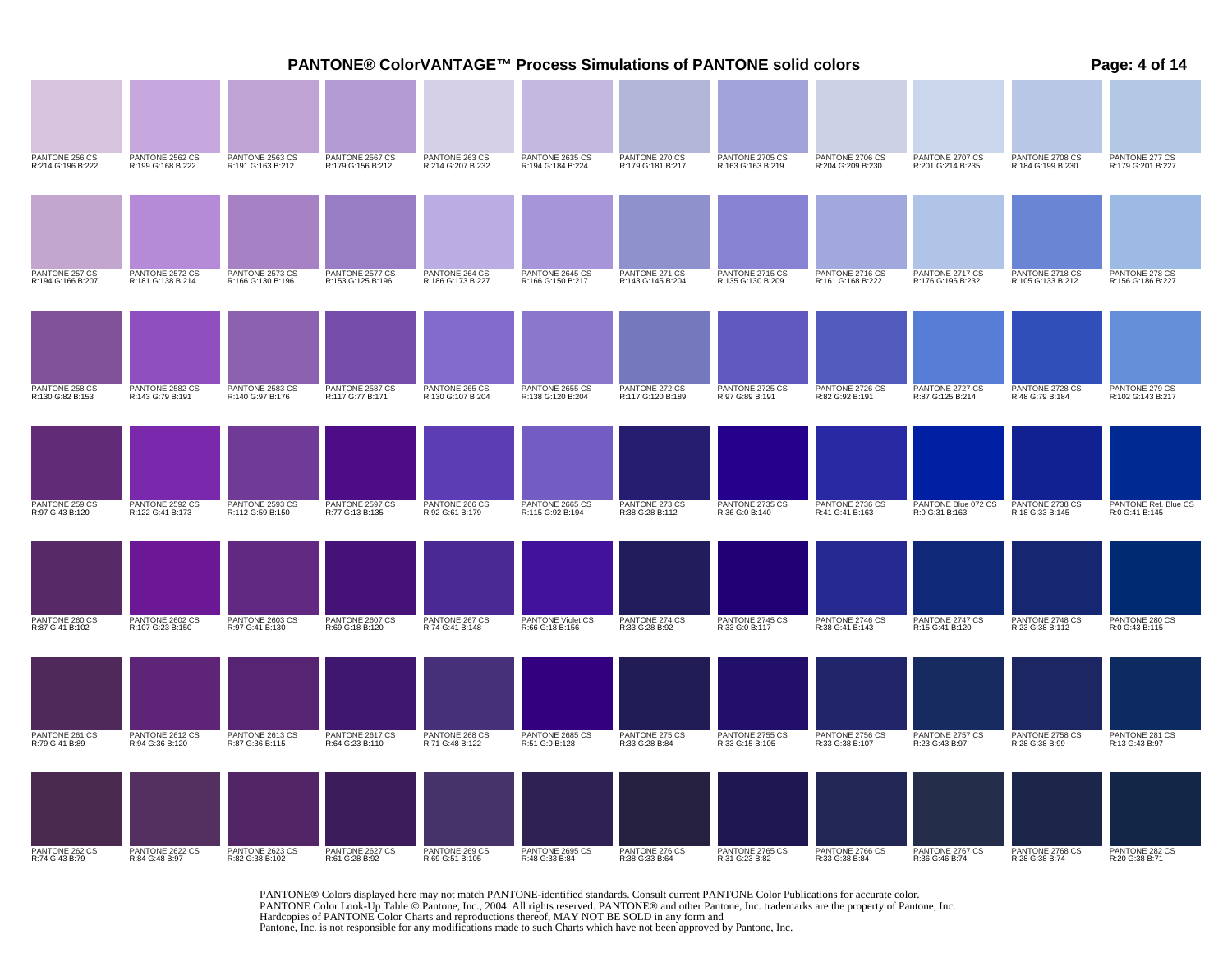|                                     |                                     |                                      |                                     |                                      | PANTONE® ColorVANTAGE™ Process Simulations of PANTONE solid colors |                                     |                                      |                                     |                                     |                                      | Page: 5 of 14                        |
|-------------------------------------|-------------------------------------|--------------------------------------|-------------------------------------|--------------------------------------|--------------------------------------------------------------------|-------------------------------------|--------------------------------------|-------------------------------------|-------------------------------------|--------------------------------------|--------------------------------------|
|                                     |                                     |                                      |                                     |                                      |                                                                    |                                     |                                      |                                     |                                     |                                      |                                      |
| PANTONE 283 CS<br>R:166 G:196 B:232 | PANTONE 290 CS<br>R:201 G:222 B:232 | PANTONE 2905 CS<br>R:161 G:201 B:230 | PANTONE 297 CS<br>R:143 G:199 B:230 | PANTONE 2975 CS<br>R:181 G:217 B:230 | PANTONE 304 CS<br>R:181 G:222 B:232                                | PANTONE 310 CS<br>R:148 G:212 B:227 | PANTONE 3105 CS<br>R:148 G:214 B:222 | PANTONE 317 CS<br>R:199 G:232 B:230 | PANTONE 324 CS<br>R:176 G:219 B:217 | PANTONE 3242 CS<br>R:153 G:219 B:212 | PANTONE 3245 CS<br>R:161 G:222 B:209 |
|                                     |                                     |                                      |                                     |                                      |                                                                    |                                     |                                      |                                     |                                     |                                      |                                      |
| PANTONE 284 CS<br>R:128 G:171 B:224 | PANTONE 291 CS<br>R:173 G:204 B:232 | PANTONE 2915 CS<br>R:125 G:181 B:224 | PANTONE 298 CS<br>R:112 G:181 B:227 | PANTONE 2985 CS<br>R:133 G:196 B:230 | PANTONE 305 CS<br>R:140 G:207 B:232                                | PANTONE 311 CS<br>R:112 G:196 B:219 | PANTONE 3115 CS<br>R:107 G:196 B:214 | PANTONE 318 CS<br>R:168 G:222 B:224 | PANTONE 325 CS<br>R:140 G:204 B:199 | PANTONE 3252 CS<br>R:133 G:212 B:204 | PANTONE 3255 CS<br>R:130 G:214 B:196 |
| PANTONE 285 CS<br>R:51 G:115 B:204  | PANTONE 292 CS                      | PANTONE 2925 CS                      | PANTONE 299 CS                      | PANTONE 2995 CS                      | PANTONE 306 CS                                                     | PANTONE 312 CS                      | PANTONE 3125 CS                      | PANTONE 319 CS                      | PANTONE 326 CS                      | PANTONE 3262 CS                      | PANTONE 3265 CS                      |
|                                     | R:128 G:176 B:227                   | R:79 G:150 B:217                     | R:74 G:158 B:219                    | R:74 G:168 B:222                     | R:87 G:184 B:227                                                   | R:41 G:171 B:207                    | R:51 G:176 B:199                     | R:125 G:204 B:212                   | R:79 G:176 B:168                    | R:74 G:191 B:181                     | R:87 G:199 B:176                     |
| PANTONE 286 CS                      | PANTONE 293 CS                      | PANTONE 2935 CS                      | PANTONE 300 CS                      | PANTONE 3005 CS                      | PANTONE Pro. Blue CS                                               | PANTONE 313 CS                      | PANTONE 3135 CS                      | PANTONE 320 CS                      | PANTONE 327 CS                      | PANTONE 3272 CS                      | PANTONE 3275 CS                      |
| R:0 G:61 B:163                      | R:0 G:71 B:168                      | R:0 G:92 B:181                       | R:0 G:102 B:186                     | R:0 G:120 B:196                      | R:0 G:135 B:201                                                    | R:0 G:150 B:191                     | R:0 G:148 B:176                      | R:0 G:153 B:163                     | R:0 G:135 B:112                     | R:0 G:163 B:153                      | R:36 G:176 B:153                     |
|                                     |                                     |                                      |                                     |                                      |                                                                    |                                     |                                      |                                     |                                     |                                      |                                      |
| PANTONE 287 CS<br>R:0 G:54 B:138    | PANTONE 294 CS<br>R:0 G:56 B:117    | PANTONE 2945 CS<br>R:0 G:84 B:156    | PANTONE 301 CS<br>R:0 G:84 B:143    | PANTONE 3015 CS<br>R:0 G:102 B:158   | PANTONE 307 CS<br>R:0 G:115 B:173                                  | PANTONE 314 CS<br>R:0 G:130 B:166   | PANTONE 3145 CS<br>R:0 G:122 B:143   | PANTONE 321 CS<br>R:0 G:138 B:148   | PANTONE 328 CS<br>R:0 G:115 B:99    | PANTONE 3282 CS<br>R:0 G:135 B:125   | PANTONE 3285 CS<br>R:43 G:148 B:130  |
|                                     |                                     |                                      |                                     |                                      |                                                                    |                                     |                                      |                                     |                                     |                                      |                                      |
| PANTONE 288 CS<br>R:0 G:48 B:115    | PANTONE 295 CS<br>R:0 G:51 B:94     | PANTONE 2955 CS<br>R:0 G:61 B:105    | PANTONE 302 CS<br>R:0 G:66 B:99     | PANTONE 3025 CS<br>R:8 G:82 B:112    | PANTONE 308 CS<br>R:0 G:92 B:128                                   | PANTONE 315 CS<br>R:0 G:105 B:130   | PANTONE 3155 CS<br>R:0 G:102 B:120   | PANTONE 322 CS<br>R:13 G:115 B:120  | PANTONE 329 CS<br>R:0 G:102 B:92    | PANTONE 3292 CS<br>R:33 G:92 B:87    | PANTONE 3295 CS<br>R:38 G:122 B:107  |
| PANTONE 289 CS                      | PANTONE 296 CS                      | PANTONE 2965 CS                      | PANTONE 303 CS                      | PANTONE 3035 CS                      | PANTONE 309 CS                                                     | PANTONE 316 CS                      | PANTONE 3165 CS                      | PANTONE 323 CS                      | PANTONE 330 CS                      | PANTONE 3302 CS                      | PANTONE 3305 CS                      |
| R:15 G:38 B:69                      | R:23 G:36 B:51                      | R:20 G:46 B:69                       | R:23 G:51 B:71                      | R:28 G:66 B:84                       | R:23 G:64 B:77                                                     | R:33 G:74 B:84                      | R:15 G:82 B:92                       | R:33 G:97 B:102                     | R:46 G:87 B:82                      | R:41 G:79 B:71                       | R:46 G:79 B:69                       |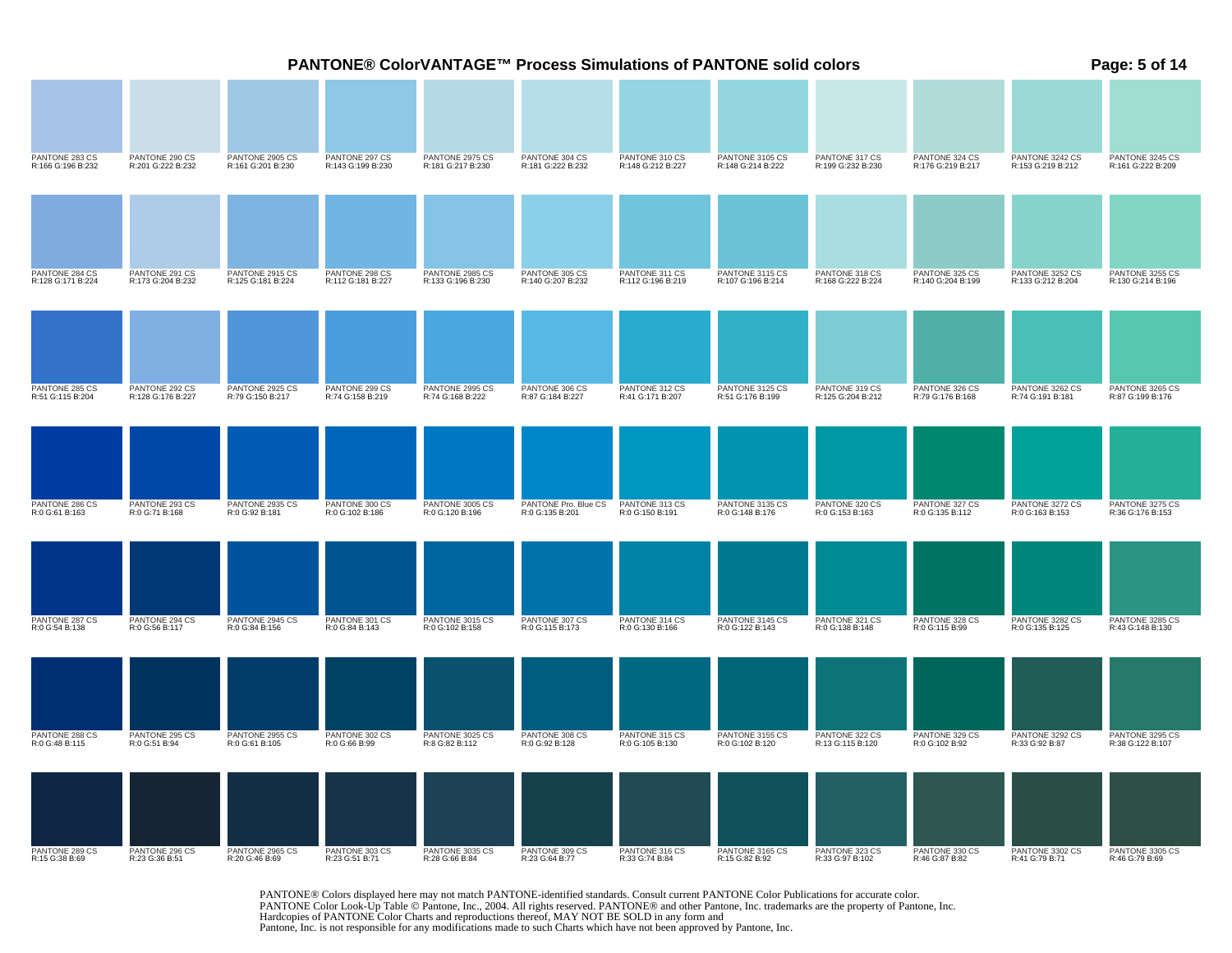|                                      |                                     |                                     | PANTONE® ColorVANTAGE™ Process Simulations of PANTONE solid colors |                                     |                                     |                                     |                                     |                                     |                                     |                                     | Page: 6 of 14                       |
|--------------------------------------|-------------------------------------|-------------------------------------|--------------------------------------------------------------------|-------------------------------------|-------------------------------------|-------------------------------------|-------------------------------------|-------------------------------------|-------------------------------------|-------------------------------------|-------------------------------------|
|                                      |                                     |                                     |                                                                    |                                     |                                     |                                     |                                     |                                     |                                     |                                     |                                     |
| PANTONE 3248 CS<br>R:156 G:212 B:196 | PANTONE 331 CS<br>R:194 G:232 B:217 | PANTONE 337 CS<br>R:173 G:219 B:196 | PANTONE 3375 CS<br>R:163 G:224 B:194                               | PANTONE 344 CS<br>R:186 G:222 B:191 | PANTONE 351 CS<br>R:186 G:230 B:189 | PANTONE 358 CS<br>R:184 G:219 B:148 | PANTONE 365 CS<br>R:209 G:227 B:158 | PANTONE 372 CS<br>R:222 G:235 B:158 | PANTONE 379 CS<br>R:227 G:232 B:117 | PANTONE 386 CS<br>R:232 G:235 B:120 | PANTONE 393 CS<br>R:237 G:237 B:135 |
|                                      |                                     |                                     |                                                                    |                                     |                                     |                                     |                                     |                                     |                                     |                                     |                                     |
| PANTONE 3258 CS<br>R:130 G:199 B:181 | PANTONE 332 CS<br>R:184 G:230 B:214 | PANTONE 338 CS<br>R:150 G:209 B:181 | PANTONE 3385 CS<br>R:138 G:217 B:176                               | PANTONE 345 CS<br>R:168 G:214 B:176 | PANTONE 352 CS<br>R:171 G:224 B:176 | PANTONE 359 CS<br>R:179 G:217 B:143 | PANTONE 366 CS<br>R:199 G:224 B:143 | PANTONE 373 CS<br>R:214 G:235 B:143 | PANTONE 380 CS<br>R:217 G:227 B:82  | PANTONE 387 CS<br>R:224 G:232 B:71  | PANTONE 394 CS<br>R:235 G:232 B:84  |
|                                      |                                     |                                     |                                                                    |                                     |                                     |                                     |                                     |                                     |                                     |                                     |                                     |
| PANTONE 3268 CS<br>R:74 G:173 B:145  | PANTONE 333 CS<br>R:135 G:217 B:194 | PANTONE 339 CS<br>R:89 G:181 B:138  | PANTONE 3395 CS<br>R:87 G:199 B:140                                | PANTONE 346 CS<br>R:148 G:204 B:158 | PANTONE 353 CS<br>R:161 G:222 B:166 | PANTONE 360 CS<br>R:133 G:194 B:89  | PANTONE 367 CS<br>R:181 G:214 B:112 | PANTONE 374 CS<br>R:204 G:232 B:120 | PANTONE 381 CS<br>R:204 G:219 B:51  | PANTONE 388 CS<br>R:219 G:227 B:56  | PANTONE 395 CS<br>R:230 G:230 B:46  |
|                                      |                                     | PANTONE 340 CS                      | PANTONE 3405 CS                                                    | PANTONE 347 CS                      |                                     |                                     |                                     | PANTONE 375 CS                      | PANTONE 382 CS                      | PANTONE 389 CS                      | PANTONE 396 CS                      |
| PANTONE 3278 CS<br>R:41 G:153 B:117  | PANTONE Green CS<br>R:0 G:171 B:133 | R:41 G:150 B:97                     | R:46 G:173 B:105                                                   | R:61 G:153 B:79                     | PANTONE 354 CS<br>R:69 G:173 B:74   | PANTONE 361 CS<br>R:107 G:176 B:66  | PANTONE 368 CS<br>R:135 G:189 B:61  | R:166 G:212 B:46                    | R:196 G:214 B:41                    | R:209 G:219 B:0                     | R:222 G:222 B:0                     |
|                                      |                                     |                                     |                                                                    |                                     |                                     |                                     |                                     |                                     |                                     |                                     |                                     |
| PANTONE 3288 CS<br>R:33 G:133 B:105  | PANTONE 334 CS<br>R:28 G:153 B:120  | PANTONE 341 CS<br>R:51 G:125 B:89   | PANTONE 3415 CS<br>R:48 G:122 B:82                                 | PANTONE 348 CS<br>R:54 G:133 B:71   | PANTONE 355 CS<br>R:61 G:153 B:69   | PANTONE 362 CS<br>R:102 G:156 B:64  | PANTONE 369 CS<br>R:115 G:163 B:46  | PANTONE 376 CS<br>R:143 G:181 B:26  | PANTONE 383 CS<br>R:163 G:171 B:20  | PANTONE 390 CS<br>R:184 G:189 B:0   | PANTONE 397 CS<br>R:191 G:186 B:0   |
|                                      |                                     |                                     |                                                                    |                                     |                                     |                                     |                                     |                                     |                                     |                                     |                                     |
| PANTONE 3298 CS<br>R:38 G:110 B:87   | PANTONE 335 CS<br>R:46 G:125 B:102  | PANTONE 342 CS<br>R:51 G:107 B:79   | PANTONE 3425 CS<br>R:48 G:102 B:69                                 | PANTONE 349 CS<br>R:56 G:105 B:64   | PANTONE 356 CS<br>R:59 G:120 B:61   | PANTONE 363 CS<br>R:92 G:135 B:56   | PANTONE 370 CS<br>R:110 G:143 B:48  | PANTONE 377 CS<br>R:125 G:148 B:36  | PANTONE 384 CS<br>R:143 G:145 B:23  | PANTONE 391 CS<br>R:153 G:153 B:18  | PANTONE 398 CS<br>R:171 G:163 B:0   |
| PANTONE 3308 CS<br>R:38 G:69 B:61    | PANTONE 336 CS<br>R:46 G:102 B:84   | PANTONE 343 CS<br>R:51 G:87 B:69    | PANTONE 3435 CS<br>R:41 G:74 B:54                                  | PANTONE 350 CS<br>R:56 G:79 B:59    | PANTONE 357 CS<br>R:61 G:89 B:59    | PANTONE 364 CS<br>R:87 G:117 B:56   | PANTONE 371 CS<br>R:89 G:105 B:51   | PANTONE 378 CS<br>R:89 G:97 B:38    | PANTONE 385 CS<br>R:112 G:110 B:43  | PANTONE 392 CS<br>R:125 G:120 B:26  | PANTONE 399 CS<br>R:150 G:143 B:0   |
|                                      |                                     |                                     |                                                                    |                                     |                                     |                                     |                                     |                                     |                                     |                                     |                                     |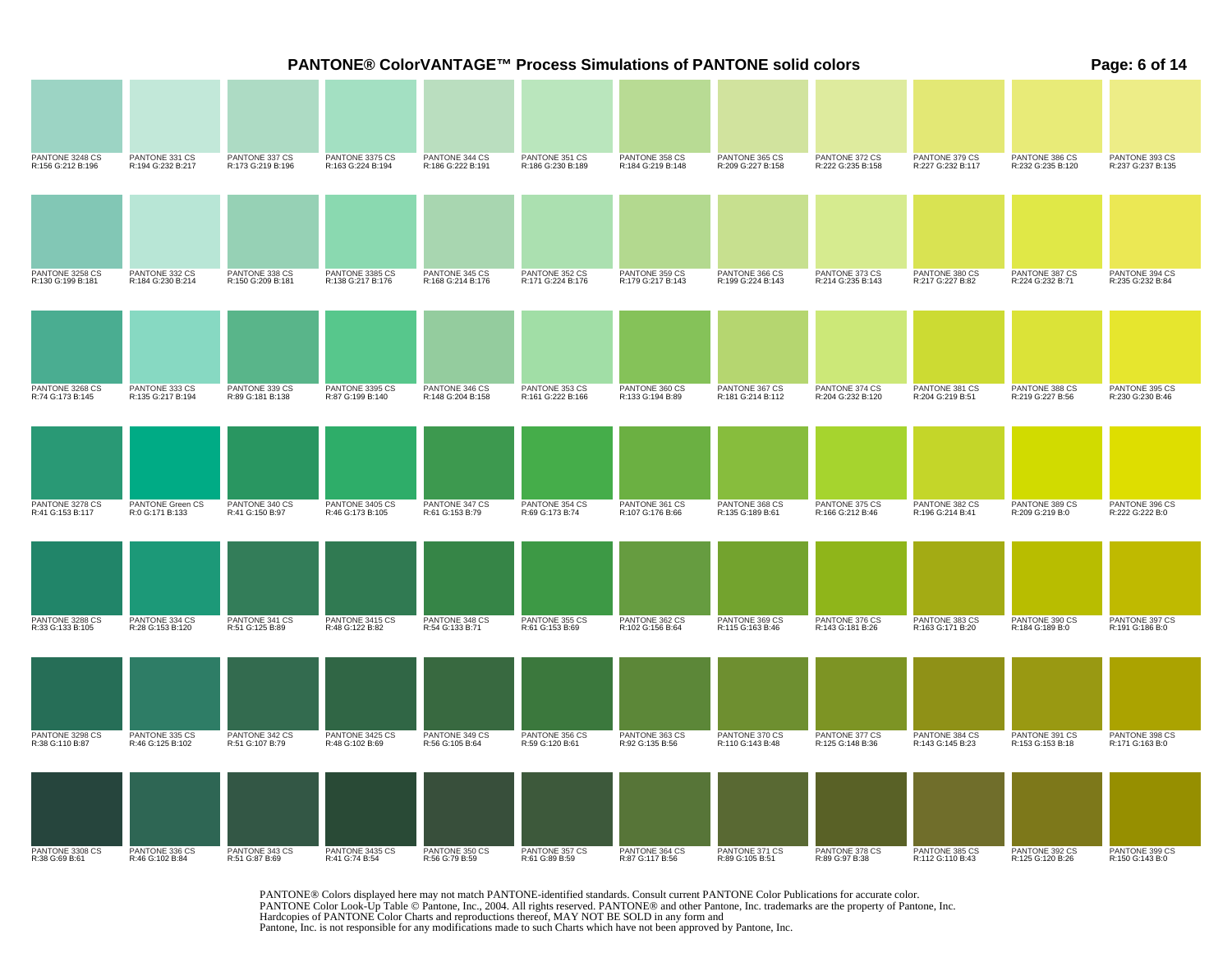| PANTONE 3935 CS<br>PANTONE 420 CS<br>PANTONE 434 CS<br>PANTONE 441 CS<br>PANTONE Wm Gy 6 CS<br>R:163 G:156 B:148<br>PANTONE 400 CS<br>PANTONE 406 CS<br>PANTONE 413 CS<br>PANTONE 427 CS<br>R:209 G:212 B:209<br>PANTONE Wm Gy 1 CS<br>R:242 G:237 B:120<br>R:199 G:199 B:191<br>R:201 G:196 B:191<br>R:204 G:194 B:194<br>R:191 G:196 B:191<br>R:222 G:222 B:214<br>R:196 G:196 B:186<br>R:204 G:207 B:201<br>PANTONE 3945 CS<br>PANTONE 401 CS<br>PANTONE 407 CS<br>PANTONE 414 CS<br>PANTONE 421 CS<br>PANTONE 428 CS<br>PANTONE 435 CS<br>PANTONE 442 CS<br>PANTONE Wm Gy 2 CS<br>PANTONE Wm Gy 7 CS<br>R:237 G:232 B:51<br>R:179 G:176 B:168<br>R:176 G:171 B:163<br>R:176 G:176 B:166<br>R:181 G:181 B:176<br>R:194 G:199 B:199<br>R:189 G:176 B:181<br>R:171 G:176 B:176<br>R:212 G:209 B:201<br>R:148 G:140 B:135<br>PANTONE 402 CS<br>PANTONE 408 CS<br>PANTONE 415 CS<br>PANTONE 429 CS<br>R:166 G:171 B:173<br>PANTONE 443 CS<br>PANTONE Wm Gy 3 CS<br>PANTONE 3955 CS<br>PANTONE 422 CS<br>PANTONE 436 CS<br>PANTONE Wm Gy 8 CS<br>R:230 G:222 B:0<br>R:166 G:163 B:153<br>R:158 G:150 B:143<br>R:153 G:153 B:143<br>R:163 G:163 B:161<br>R:171 G:158 B:163<br>R:148 G:156 B:156<br>R:196 G:191 B:186<br>R:135 G:128 B:120<br>PANTONE 3965 CS<br>PANTONE 403 CS<br>PANTONE 409 CS<br>PANTONE 416 CS<br>PANTONE 423 CS<br>PANTONE 430 CS<br>PANTONE 437 CS<br>PANTONE 444 CS<br>PANTONE Wm Gy 4 CS<br>PANTONE Wm Gy 9 CS<br>R:224 G:214 B:0<br>R:143 G:138 B:130<br>R:135 G:128 B:122<br>R:140 G:143 B:143<br>R:130 G:138 B:143<br>R:120 G:105 B:110<br>R:120 G:125 B:128<br>R:130 G:130 B:120<br>R:181 G:176 B:168<br>R:128 G:120 B:112 | Page: 7 of 14                                                                      |
|-----------------------------------------------------------------------------------------------------------------------------------------------------------------------------------------------------------------------------------------------------------------------------------------------------------------------------------------------------------------------------------------------------------------------------------------------------------------------------------------------------------------------------------------------------------------------------------------------------------------------------------------------------------------------------------------------------------------------------------------------------------------------------------------------------------------------------------------------------------------------------------------------------------------------------------------------------------------------------------------------------------------------------------------------------------------------------------------------------------------------------------------------------------------------------------------------------------------------------------------------------------------------------------------------------------------------------------------------------------------------------------------------------------------------------------------------------------------------------------------------------------------------------------------------------------------------------------------------------------------------------------------------------|------------------------------------------------------------------------------------|
|                                                                                                                                                                                                                                                                                                                                                                                                                                                                                                                                                                                                                                                                                                                                                                                                                                                                                                                                                                                                                                                                                                                                                                                                                                                                                                                                                                                                                                                                                                                                                                                                                                                     |                                                                                    |
|                                                                                                                                                                                                                                                                                                                                                                                                                                                                                                                                                                                                                                                                                                                                                                                                                                                                                                                                                                                                                                                                                                                                                                                                                                                                                                                                                                                                                                                                                                                                                                                                                                                     | PANTONE CI Gy 6 CS<br>R:171 G:173 B:173<br>PANTONE CI Gy 1 CS<br>R:224 G:224 B:219 |
|                                                                                                                                                                                                                                                                                                                                                                                                                                                                                                                                                                                                                                                                                                                                                                                                                                                                                                                                                                                                                                                                                                                                                                                                                                                                                                                                                                                                                                                                                                                                                                                                                                                     |                                                                                    |
|                                                                                                                                                                                                                                                                                                                                                                                                                                                                                                                                                                                                                                                                                                                                                                                                                                                                                                                                                                                                                                                                                                                                                                                                                                                                                                                                                                                                                                                                                                                                                                                                                                                     |                                                                                    |
|                                                                                                                                                                                                                                                                                                                                                                                                                                                                                                                                                                                                                                                                                                                                                                                                                                                                                                                                                                                                                                                                                                                                                                                                                                                                                                                                                                                                                                                                                                                                                                                                                                                     | PANTONE CI Gy 2 CS<br>PANTONE CI Gy 7 CS<br>R:212 G:214 B:209<br>R:153 G:153 B:153 |
|                                                                                                                                                                                                                                                                                                                                                                                                                                                                                                                                                                                                                                                                                                                                                                                                                                                                                                                                                                                                                                                                                                                                                                                                                                                                                                                                                                                                                                                                                                                                                                                                                                                     |                                                                                    |
|                                                                                                                                                                                                                                                                                                                                                                                                                                                                                                                                                                                                                                                                                                                                                                                                                                                                                                                                                                                                                                                                                                                                                                                                                                                                                                                                                                                                                                                                                                                                                                                                                                                     |                                                                                    |
|                                                                                                                                                                                                                                                                                                                                                                                                                                                                                                                                                                                                                                                                                                                                                                                                                                                                                                                                                                                                                                                                                                                                                                                                                                                                                                                                                                                                                                                                                                                                                                                                                                                     | PANTONE CI Gy 3 CS<br>PANTONE CI Gy 8 CS<br>R:140 G:140 B:140<br>R:199 G:201 B:199 |
|                                                                                                                                                                                                                                                                                                                                                                                                                                                                                                                                                                                                                                                                                                                                                                                                                                                                                                                                                                                                                                                                                                                                                                                                                                                                                                                                                                                                                                                                                                                                                                                                                                                     |                                                                                    |
|                                                                                                                                                                                                                                                                                                                                                                                                                                                                                                                                                                                                                                                                                                                                                                                                                                                                                                                                                                                                                                                                                                                                                                                                                                                                                                                                                                                                                                                                                                                                                                                                                                                     |                                                                                    |
|                                                                                                                                                                                                                                                                                                                                                                                                                                                                                                                                                                                                                                                                                                                                                                                                                                                                                                                                                                                                                                                                                                                                                                                                                                                                                                                                                                                                                                                                                                                                                                                                                                                     | PANTONE CI Gy 4 CS<br>PANTONE CI Gy 9 CS<br>R:115 G:117 B:120<br>R:186 G:189 B:186 |
|                                                                                                                                                                                                                                                                                                                                                                                                                                                                                                                                                                                                                                                                                                                                                                                                                                                                                                                                                                                                                                                                                                                                                                                                                                                                                                                                                                                                                                                                                                                                                                                                                                                     |                                                                                    |
| PANTONE 404 CS<br>PANTONE 410 CS<br>PANTONE 417 CS<br>PANTONE 424 CS<br>PANTONE 431 CS<br>R:97 G:105 B:112<br>PANTONE 438 CS<br>PANTONE 445 CS<br>R:79 G:84 B:89<br>PANTONE Wm Gy 5 CS<br>PANTONE Wm Gy 10 CS PANTONE CI Gy 5 CS<br>PANTONE 3975 CS<br>R:173 G:163 B:0<br>R:115 G:110 B:102<br>R:115 G:105 B:102<br>R:110 G:110 B:102<br>R:107 G:112 B:112<br>R:77 G:61 B:66<br>R:171 G:166 B:158<br>R:115 G:107 B:97                                                                                                                                                                                                                                                                                                                                                                                                                                                                                                                                                                                                                                                                                                                                                                                                                                                                                                                                                                                                                                                                                                                                                                                                                               | PANTONE CI Gy 10 CS<br>R:97 G:99 B:102<br>R:176 G:179 B:176                        |
|                                                                                                                                                                                                                                                                                                                                                                                                                                                                                                                                                                                                                                                                                                                                                                                                                                                                                                                                                                                                                                                                                                                                                                                                                                                                                                                                                                                                                                                                                                                                                                                                                                                     |                                                                                    |
| PANTONE 3985 CS<br>R:145 G:133 B:20<br>PANTONE 405 CS<br>R:92 G:89 B:79<br>PANTONE 411 CS<br>R:89 G:79 B:77<br>PANTONE 418 CS<br>R:89 G:89 B:79<br>PANTONE 425 CS<br>R:89 G:89 B:92<br>PANTONE 432 CS<br>R:61 G:69 B:74<br>PANTONE 439 CS<br>R:64 G:51 B:54<br>PANTONE 446 CS<br>R:66 G:69 B:71<br>PANTONE Wm Gy 11 CS<br>R:99 G:92 B:84                                                                                                                                                                                                                                                                                                                                                                                                                                                                                                                                                                                                                                                                                                                                                                                                                                                                                                                                                                                                                                                                                                                                                                                                                                                                                                            | PANTONE CI Gy 11 CS<br>R:79 G:79 B:84                                              |
| PANTONE 3995 CS<br>PANTONE Black CS<br>PANTONE 412 CS<br>PANTONE 419 CS<br>PANTONE 426 CS<br>PANTONE 433 CS<br>PANTONE 440 CS<br>PANTONE 447 CS<br>R:51 G:46 B:46<br>R:33 G:33 B:36<br>R:36 G:41 B:46<br>R:51 G:43 B:41<br>R:56 G:59 B:56<br>R:102 G:94 B:33<br>R:46 G:43 B:41<br>R:33 G:36 B:33                                                                                                                                                                                                                                                                                                                                                                                                                                                                                                                                                                                                                                                                                                                                                                                                                                                                                                                                                                                                                                                                                                                                                                                                                                                                                                                                                    |                                                                                    |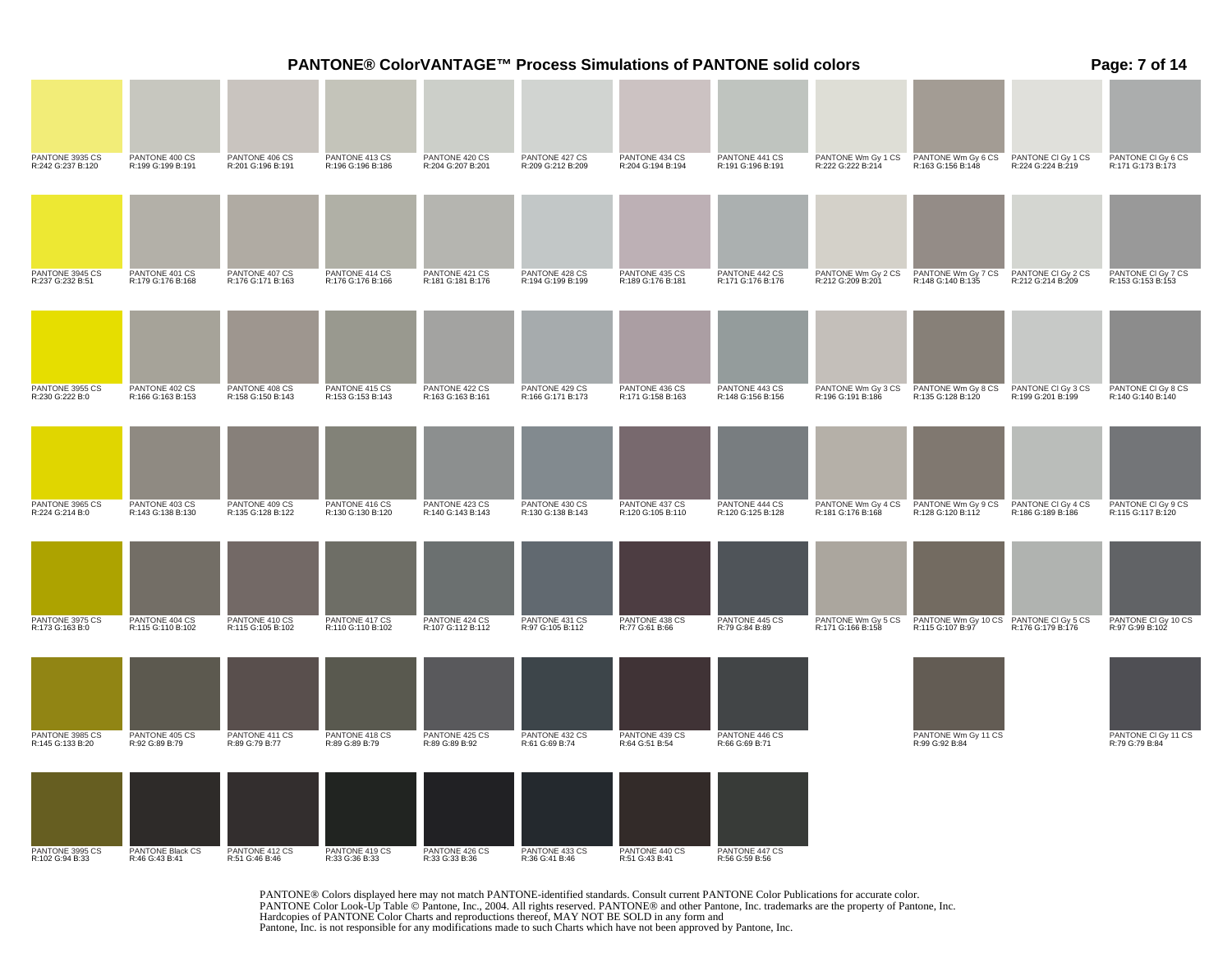|                                      |                                     |                                      |                                     |                                     |                                      | <b>PANTONE® ColorVANTAGE™ Process Simulations of PANTONE solid colors</b><br>Page: 8 of 14<br>PANTONE 469 CS<br>PANTONE 4695 CS<br>PANTONE 476 CS<br>PANTONE 483 CS<br>PANTONE 490 CS<br>R:87 G:56 B:36<br>R:74 G:48 B:41<br>R:71 G:54 B:43<br>R:92 G:54 B:43<br>R:82 G:46 B:51<br>PANTONE 484 CS<br>PANTONE 491 CS<br>PANTONE 470 CS<br>PANTONE 4705 CS<br>PANTONE 477 CS<br>R:140 G:84 B:43<br>R:107 G:74 B:61<br>R:84 G:56 B:43<br>R:133 G:54 B:41<br>R:105 G:51 B:59<br>PANTONE 471 CS<br>PANTONE 4715 CS<br>PANTONE 478 CS<br>PANTONE 485 CS<br>PANTONE 492 CS<br>R:158 G:84 B:36<br>R:184 G:46 B:36<br>R:140 G:110 B:92<br>R:102 G:64 B:46<br>R:120 G:56 B:64<br>PANTONE 4655 CS<br>PANTONE 472 CS<br>PANTONE 486 CS<br>PANTONE 493 CS<br>PANTONE 4725 CS<br>PANTONE 479 CS<br>R:209 G:153 B:110<br>R:158 G:128 B:102<br>R:209 G:140 B:120<br>R:194 G:130 B:148<br>R:161 G:135 B:117<br>PANTONE 473 CS<br>PANTONE 4735 CS<br>PANTONE 480 CS<br>PANTONE 487 CS<br>PANTONE 494 CS<br>R:227 G:189 B:156<br>R:184 G:163 B:148<br>R:191 G:171 B:148<br>R:217 G:166 B:143<br>R:212 G:158 B:173<br>PANTONE 474 CS<br>PANTONE 4745 CS<br>PANTONE 481 CS<br>PANTONE 488 CS<br>PANTONE 495 CS<br>R:227 G:194 B:163<br>R:196 G:181 B:166<br>R:204 G:189 B:168<br>R:222 G:189 B:168<br>R:222 G:181 B:194 |                                      |                                     |                                     |                                     |                                     |  |
|--------------------------------------|-------------------------------------|--------------------------------------|-------------------------------------|-------------------------------------|--------------------------------------|----------------------------------------------------------------------------------------------------------------------------------------------------------------------------------------------------------------------------------------------------------------------------------------------------------------------------------------------------------------------------------------------------------------------------------------------------------------------------------------------------------------------------------------------------------------------------------------------------------------------------------------------------------------------------------------------------------------------------------------------------------------------------------------------------------------------------------------------------------------------------------------------------------------------------------------------------------------------------------------------------------------------------------------------------------------------------------------------------------------------------------------------------------------------------------------------------------------------------------------------------------------------------------------------------|--------------------------------------|-------------------------------------|-------------------------------------|-------------------------------------|-------------------------------------|--|
|                                      |                                     |                                      |                                     |                                     |                                      |                                                                                                                                                                                                                                                                                                                                                                                                                                                                                                                                                                                                                                                                                                                                                                                                                                                                                                                                                                                                                                                                                                                                                                                                                                                                                                    |                                      |                                     |                                     |                                     |                                     |  |
| PANTONE Black 2 CS<br>R:61 G:56 B:41 | PANTONE 448 CS<br>R:74 G:69 B:48    | PANTONE 4485 CS<br>R:87 G:74 B:38    | PANTONE 455 CS<br>R:97 G:87 B:38    | PANTONE 462 CS<br>R:84 G:71 B:46    | PANTONE 4625 CS<br>R:74 G:46 B:33    |                                                                                                                                                                                                                                                                                                                                                                                                                                                                                                                                                                                                                                                                                                                                                                                                                                                                                                                                                                                                                                                                                                                                                                                                                                                                                                    |                                      |                                     |                                     |                                     | PANTONE 497 CS<br>R:71 G:48 B:48    |  |
|                                      |                                     |                                      |                                     |                                     |                                      |                                                                                                                                                                                                                                                                                                                                                                                                                                                                                                                                                                                                                                                                                                                                                                                                                                                                                                                                                                                                                                                                                                                                                                                                                                                                                                    |                                      |                                     |                                     |                                     |                                     |  |
| PANTONE Black 3 CS<br>R:43 G:48 B:43 | PANTONE 449 CS<br>R:77 G:74 B:43    | PANTONE 4495 CS<br>R:122 G:110 B:51  | PANTONE 456 CS<br>R:148 G:130 B:41  | PANTONE 463 CS<br>R:99 G:79 B:41    | PANTONE 4635 CS<br>R:133 G:94 B:61   |                                                                                                                                                                                                                                                                                                                                                                                                                                                                                                                                                                                                                                                                                                                                                                                                                                                                                                                                                                                                                                                                                                                                                                                                                                                                                                    |                                      |                                     |                                     |                                     | PANTONE 498 CS<br>R:94 G:56 B:56    |  |
|                                      |                                     |                                      |                                     |                                     |                                      |                                                                                                                                                                                                                                                                                                                                                                                                                                                                                                                                                                                                                                                                                                                                                                                                                                                                                                                                                                                                                                                                                                                                                                                                                                                                                                    |                                      |                                     |                                     |                                     |                                     |  |
| PANTONE Black 4 CS<br>R:56 G:48 B:41 | PANTONE 450 CS<br>R:79 G:77 B:43    | PANTONE 4505 CS<br>R:145 G:133 B:71  | PANTONE 457 CS<br>R:168 G:145 B:36  | PANTONE 464 CS<br>R:120 G:92 B:46   | PANTONE 4645 CS<br>R:161 G:125 B:92  |                                                                                                                                                                                                                                                                                                                                                                                                                                                                                                                                                                                                                                                                                                                                                                                                                                                                                                                                                                                                                                                                                                                                                                                                                                                                                                    |                                      |                                     |                                     |                                     | PANTONE 499 CS<br>R:105 G:61 B:59   |  |
|                                      |                                     |                                      |                                     |                                     |                                      |                                                                                                                                                                                                                                                                                                                                                                                                                                                                                                                                                                                                                                                                                                                                                                                                                                                                                                                                                                                                                                                                                                                                                                                                                                                                                                    |                                      |                                     |                                     |                                     |                                     |  |
| PANTONE Black 5 CS<br>R:64 G:54 B:56 | PANTONE 451 CS<br>R:153 G:153 B:112 | PANTONE 4515 CS<br>R:176 G:166 B:112 | PANTONE 458 CS<br>R:214 G:204 B:112 | PANTONE 465 CS<br>R:171 G:150 B:97  | R:176 G:143 B:115                    |                                                                                                                                                                                                                                                                                                                                                                                                                                                                                                                                                                                                                                                                                                                                                                                                                                                                                                                                                                                                                                                                                                                                                                                                                                                                                                    |                                      |                                     |                                     |                                     | PANTONE 500 CS<br>R:181 G:133 B:140 |  |
|                                      |                                     |                                      |                                     |                                     |                                      |                                                                                                                                                                                                                                                                                                                                                                                                                                                                                                                                                                                                                                                                                                                                                                                                                                                                                                                                                                                                                                                                                                                                                                                                                                                                                                    |                                      |                                     |                                     |                                     |                                     |  |
| PANTONE Black 6 CS<br>R:28 G:33 B:41 | PANTONE 452 CS<br>R:179 G:179 B:140 | PANTONE 4525 CS<br>R:194 G:186 B:138 | PANTONE 459 CS<br>R:222 G:212 B:125 | PANTONE 466 CS<br>R:191 G:179 B:128 | PANTONE 4665 CS<br>R:194 G:166 B:140 |                                                                                                                                                                                                                                                                                                                                                                                                                                                                                                                                                                                                                                                                                                                                                                                                                                                                                                                                                                                                                                                                                                                                                                                                                                                                                                    |                                      |                                     |                                     |                                     | PANTONE 501 CS<br>R:204 G:166 B:173 |  |
|                                      |                                     |                                      |                                     |                                     |                                      |                                                                                                                                                                                                                                                                                                                                                                                                                                                                                                                                                                                                                                                                                                                                                                                                                                                                                                                                                                                                                                                                                                                                                                                                                                                                                                    |                                      |                                     |                                     |                                     |                                     |  |
| PANTONE Black 7 CS<br>R:56 G:56 B:56 | PANTONE 453 CS<br>R:194 G:194 B:161 | PANTONE 4535 CS<br>R:207 G:199 B:158 | PANTONE 460 CS<br>R:227 G:219 B:145 | PANTONE 467 CS<br>R:204 G:194 B:150 | PANTONE 4675 CS<br>R:212 G:191 B:168 |                                                                                                                                                                                                                                                                                                                                                                                                                                                                                                                                                                                                                                                                                                                                                                                                                                                                                                                                                                                                                                                                                                                                                                                                                                                                                                    |                                      |                                     |                                     |                                     | PANTONE 502 CS<br>R:219 G:189 B:194 |  |
|                                      |                                     |                                      |                                     |                                     |                                      |                                                                                                                                                                                                                                                                                                                                                                                                                                                                                                                                                                                                                                                                                                                                                                                                                                                                                                                                                                                                                                                                                                                                                                                                                                                                                                    |                                      |                                     |                                     |                                     |                                     |  |
|                                      | PANTONE 454 CS<br>R:207 G:207 B:181 | PANTONE 4545 CS<br>R:217 G:214 B:179 | PANTONE 461 CS<br>R:232 G:227 B:171 | PANTONE 468 CS<br>R:217 G:209 B:176 | PANTONE 4685 CS<br>R:219 G:204 B:184 | PANTONE 475 CS<br>R:232 G:204 B:176                                                                                                                                                                                                                                                                                                                                                                                                                                                                                                                                                                                                                                                                                                                                                                                                                                                                                                                                                                                                                                                                                                                                                                                                                                                                | PANTONE 4755 CS<br>R:209 G:199 B:186 | PANTONE 482 CS<br>R:212 G:199 B:181 | PANTONE 489 CS<br>R:227 G:199 B:184 | PANTONE 496 CS<br>R:227 G:194 B:204 | PANTONE 503 CS<br>R:224 G:201 B:204 |  |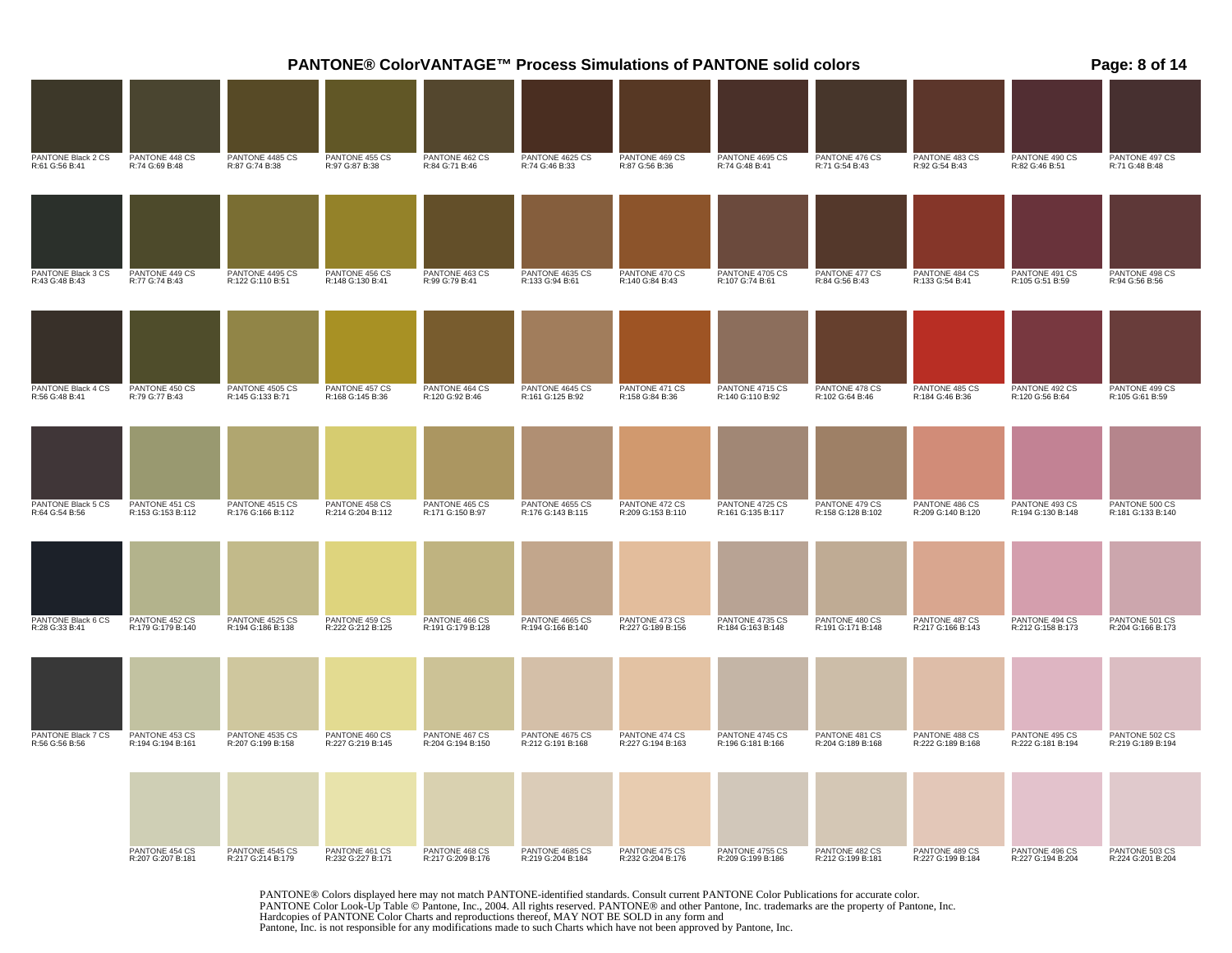|                                      |                                     |                                     | PANTONE® ColorVANTAGE™ Process Simulations of PANTONE solid colors |                                     |                                      |                                     |                                      |                                     |                                     |                                      | Page: 9 of 14                       |
|--------------------------------------|-------------------------------------|-------------------------------------|--------------------------------------------------------------------|-------------------------------------|--------------------------------------|-------------------------------------|--------------------------------------|-------------------------------------|-------------------------------------|--------------------------------------|-------------------------------------|
|                                      |                                     |                                     |                                                                    |                                     |                                      |                                     |                                      |                                     |                                     |                                      |                                     |
| PANTONE 4975 CS<br>R:64 G:41 B:41    | PANTONE 504 CS<br>R:82 G:48 B:56    | PANTONE 511 CS<br>R:84 G:43 B:79    | PANTONE 5115 CS<br>R:69 G:46 B:66                                  | PANTONE 518 CS<br>R:74 G:54 B:77    | PANTONE 5185 CS<br>R:69 G:54 B:69    | PANTONE 525 CS<br>R:77 G:51 B:94    | PANTONE 5255 CS<br>R:43 G:41 B:69    | PANTONE 532 CS<br>R:46 G:48 B:59    | PANTONE 539 CS<br>R:18 G:46 B:66    | PANTONE 5395 CS<br>R:23 G:38 B:51    | PANTONE 546 CS<br>R:28 G:54 B:61    |
|                                      |                                     |                                     |                                                                    |                                     |                                      |                                     |                                      |                                     |                                     |                                      |                                     |
| PANTONE 4985 CS<br>R:117 G:77 B:84   | PANTONE 505 CS<br>R:97 G:48 B:64    | PANTONE 512 CS<br>R:102 G:38 B:110  | PANTONE 5125 CS<br>R:97 G:66 B:97                                  | PANTONE 519 CS<br>R:82 G:51 B:94    | PANTONE 5195 CS<br>R:92 G:69 B:89    | PANTONE 526 CS<br>R:89 G:48 B:130   | PANTONE 5265 CS<br>R:64 G:61 B:99    | PANTONE 533 CS<br>R:43 G:54 B:77    | PANTONE 540 CS<br>R:0 G:54 B:89     | PANTONE 5405 CS<br>R:82 G:105 B:125  | PANTONE 547 CS<br>R:10 G:61 B:71    |
|                                      |                                     |                                     |                                                                    |                                     |                                      |                                     |                                      |                                     |                                     |                                      |                                     |
| PANTONE 4995 CS<br>R:143 G:102 B:112 | PANTONE 506 CS<br>R:115 G:54 B:74   | PANTONE 513 CS<br>R:122 G:41 B:138  | PANTONE 5135 CS<br>R:122 G:94 B:125                                | PANTONE 520 CS<br>R:94 G:61 B:117   | PANTONE 5205 CS<br>R:128 G:105 B:122 | PANTONE 527 CS<br>R:99 G:51 B:161   | PANTONE 5275 CS<br>R:84 G:82 B:120   | PANTONE 534 CS<br>R:51 G:64 B:105   | PANTONE 541 CS<br>R:0 G:64 B:112    | PANTONE 5415 CS<br>R:102 G:125 B:143 | PANTONE 548 CS<br>R:0 G:69 B:82     |
|                                      |                                     |                                     |                                                                    |                                     |                                      |                                     |                                      |                                     |                                     |                                      |                                     |
| PANTONE 5005 CS<br>R:168 G:130 B:140 | PANTONE 507 CS<br>R:194 G:143 B:166 | PANTONE 514 CS<br>R:191 G:138 B:196 | PANTONE 5145 CS<br>R:150 G:125 B:150                               | PANTONE 521 CS<br>R:161 G:138 B:181 | PANTONE 5215 CS<br>R:166 G:148 B:161 | PANTONE 528 CS<br>R:161 G:128 B:204 | PANTONE 5285 CS<br>R:133 G:130 B:161 | PANTONE 535 CS<br>R:148 G:161 B:186 | PANTONE 542 CS<br>R:120 G:158 B:196 | PANTONE 5425 CS<br>R:133 G:153 B:168 | PANTONE 549 CS<br>R:115 G:153 B:171 |
|                                      |                                     |                                     |                                                                    |                                     |                                      |                                     |                                      |                                     |                                     |                                      |                                     |
| PANTONE 5015 CS<br>R:194 G:166 B:171 | PANTONE 508 CS<br>R:212 G:171 B:189 | PANTONE 515 CS<br>R:212 G:168 B:214 | PANTONE 5155 CS<br>R:186 G:171 B:189                               | PANTONE 522 CS<br>R:181 G:163 B:199 | PANTONE 5225 CS<br>R:189 G:173 B:184 | PANTONE 529 CS<br>R:186 G:161 B:217 | PANTONE 5295 CS<br>R:173 G:171 B:194 | PANTONE 536 CS<br>R:166 G:179 B:199 | PANTONE 543 CS<br>R:168 G:194 B:219 | PANTONE 5435 CS<br>R:171 G:186 B:196 | PANTONE 550 CS<br>R:153 G:184 B:196 |
|                                      |                                     |                                     |                                                                    |                                     |                                      |                                     |                                      |                                     |                                     |                                      |                                     |
| PANTONE 5025 CS<br>R:209 G:186 B:189 | PANTONE 509 CS<br>R:217 G:181 B:196 | PANTONE 516 CS<br>R:219 G:186 B:219 | PANTONE 5165 CS<br>R:207 G:196 B:207                               | PANTONE 523 CS<br>R:196 G:181 B:209 | PANTONE 5235 CS<br>R:204 G:191 B:199 | PANTONE 530 CS<br>R:204 G:181 B:222 | PANTONE 5305 CS<br>R:191 G:191 B:204 | PANTONE 537 CS<br>R:191 G:199 B:212 | PANTONE 544 CS<br>R:191 G:209 B:227 | PANTONE 5445 CS<br>R:189 G:199 B:207 | PANTONE 551 CS<br>R:171 G:196 B:204 |
|                                      |                                     |                                     |                                                                    |                                     |                                      |                                     |                                      |                                     |                                     |                                      |                                     |
| PANTONE 5035 CS<br>R:219 G:201 B:201 | PANTONE 510 CS<br>R:222 G:191 B:204 | PANTONE 517 CS<br>R:224 G:199 B:222 | PANTONE 5175 CS<br>R:212 G:201 B:212                               | PANTONE 524 CS<br>R:209 G:199 B:217 | PANTONE 5245 CS<br>R:219 G:212 B:214 | PANTONE 531 CS<br>R:214 G:196 B:227 | PANTONE 5315 CS<br>R:209 G:209 B:217 | PANTONE 538 CS<br>R:207 G:212 B:219 | PANTONE 545 CS<br>R:201 G:217 B:227 | PANTONE 5455 CS<br>R:201 G:209 B:214 | PANTONE 552 CS<br>R:196 G:214 B:217 |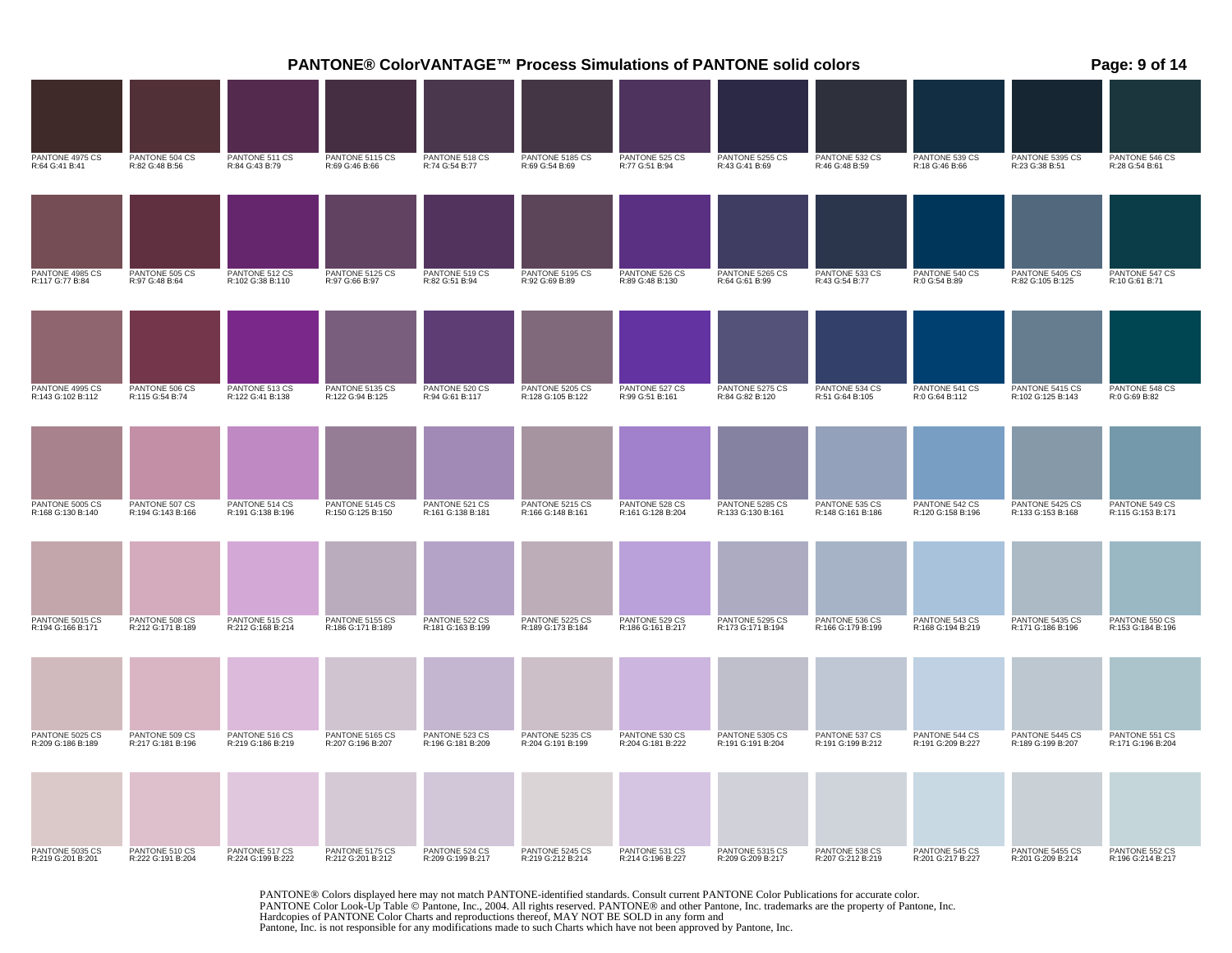|                                      |                                      |                                     |                                      |                                     |                                      | PANTONE® ColorVANTAGE™ Process Simulations of PANTONE solid colors<br>Page: 10 of 14<br>PANTONE 5605 CS<br>R:43 G:56 B:46<br>PANTONE 567 CS<br>R:48 G:69 B:61<br>PANTONE 574 CS<br>R:74 G:82 B:46<br>PANTONE 5743 CS<br>R:69 G:77 B:46<br>PANTONE 5747 CS<br>R:66 G:69 B:33<br>PANTONE 581 CS<br>R:89 G:87 B:33<br>PANTONE 568 CS<br>PANTONE 575 CS<br>PANTONE 5753 CS<br>PANTONE 5757 CS<br>PANTONE 582 CS<br>R:56 G:105 B:92<br>R:97 G:117 B:56<br>R:94 G:99 B:59<br>R:107 G:112 B:51<br>R:135 G:135 B:31<br>PANTONE 569 CS<br>PANTONE 576 CS<br>PANTONE 5763 CS<br>PANTONE 5767 CS<br>PANTONE 583 CS<br>R:64 G:133 B:117<br>R:117 G:145 B:66<br>R:112 G:117 B:74<br>R:138 G:143 B:79<br>R:171 G:179 B:33<br>PANTONE 584 CS<br>PANTONE 570 CS<br>PANTONE 577 CS<br>PANTONE 5773 CS<br>PANTONE 5777 CS<br>R:148 G:199 B:189<br>R:179 G:199 B:135<br>R:145 G:150 B:110<br>R:163 G:166 B:110<br>R:207 G:212 B:87<br>PANTONE 571 CS<br>PANTONE 578 CS<br>PANTONE 5783 CS<br>PANTONE 5787 CS<br>PANTONE 585 CS<br>R:179 G:217 B:207<br>R:191 G:207 B:150<br>R:168 G:173 B:138<br>R:191 G:194 B:148<br>R:219 G:222 B:120 |                                     |                                      |                                      |                                     |                                      |  |  |  |
|--------------------------------------|--------------------------------------|-------------------------------------|--------------------------------------|-------------------------------------|--------------------------------------|----------------------------------------------------------------------------------------------------------------------------------------------------------------------------------------------------------------------------------------------------------------------------------------------------------------------------------------------------------------------------------------------------------------------------------------------------------------------------------------------------------------------------------------------------------------------------------------------------------------------------------------------------------------------------------------------------------------------------------------------------------------------------------------------------------------------------------------------------------------------------------------------------------------------------------------------------------------------------------------------------------------------------------------------------------------------------------------------------------------------|-------------------------------------|--------------------------------------|--------------------------------------|-------------------------------------|--------------------------------------|--|--|--|
|                                      |                                      |                                     |                                      |                                     |                                      |                                                                                                                                                                                                                                                                                                                                                                                                                                                                                                                                                                                                                                                                                                                                                                                                                                                                                                                                                                                                                                                                                                                      |                                     |                                      |                                      |                                     |                                      |  |  |  |
| PANTONE 5463 CS<br>R:26 G:48 B:56    | PANTONE 5467 CS<br>R:41 G:56 B:54    | PANTONE 553 CS<br>R:48 G:69 B:54    | PANTONE 5535 CS<br>R:43 G:59 B:51    | PANTONE 560 CS<br>R:51 G:69 B:61    |                                      |                                                                                                                                                                                                                                                                                                                                                                                                                                                                                                                                                                                                                                                                                                                                                                                                                                                                                                                                                                                                                                                                                                                      |                                     |                                      |                                      |                                     | PANTONE 5815 CS<br>R:74 G:71 B:36    |  |  |  |
|                                      |                                      |                                     |                                      |                                     |                                      |                                                                                                                                                                                                                                                                                                                                                                                                                                                                                                                                                                                                                                                                                                                                                                                                                                                                                                                                                                                                                                                                                                                      |                                     |                                      |                                      |                                     |                                      |  |  |  |
| PANTONE 5473 CS<br>R:61 G:102 B:112  | PANTONE 5477 CS<br>R:74 G:92 B:87    | PANTONE 554 CS<br>R:59 G:92 B:69    | PANTONE 5545 CS<br>R:84 G:107 B:97   | PANTONE 561 CS<br>R:56 G:94 B:84    | PANTONE 5615 CS<br>R:97 G:112 B:94   |                                                                                                                                                                                                                                                                                                                                                                                                                                                                                                                                                                                                                                                                                                                                                                                                                                                                                                                                                                                                                                                                                                                      |                                     |                                      |                                      |                                     | PANTONE 5825 CS<br>R:128 G:125 B:61  |  |  |  |
|                                      |                                      |                                     |                                      |                                     |                                      |                                                                                                                                                                                                                                                                                                                                                                                                                                                                                                                                                                                                                                                                                                                                                                                                                                                                                                                                                                                                                                                                                                                      |                                     |                                      |                                      |                                     |                                      |  |  |  |
| PANTONE 5483 CS<br>R:107 G:143 B:150 | PANTONE 5487 CS<br>R:107 G:125 B:120 | PANTONE 555 CS<br>R:66 G:107 B:77   | PANTONE 5555 CS<br>R:115 G:138 B:125 | PANTONE 562 CS<br>R:69 G:120 B:110  | PANTONE 5625 CS<br>R:120 G:133 B:115 |                                                                                                                                                                                                                                                                                                                                                                                                                                                                                                                                                                                                                                                                                                                                                                                                                                                                                                                                                                                                                                                                                                                      |                                     |                                      |                                      |                                     | PANTONE 5835 CS<br>R:158 G:153 B:92  |  |  |  |
|                                      |                                      |                                     |                                      |                                     |                                      |                                                                                                                                                                                                                                                                                                                                                                                                                                                                                                                                                                                                                                                                                                                                                                                                                                                                                                                                                                                                                                                                                                                      |                                     |                                      |                                      |                                     |                                      |  |  |  |
| PANTONE 5493 CS<br>R:143 G:173 B:179 | PANTONE 5497 CS<br>R:143 G:158 B:153 | PANTONE 556 CS<br>R:130 G:163 B:138 | PANTONE 5565 CS<br>R:145 G:166 B:156 | PANTONE 563 CS<br>R:143 G:186 B:176 | PANTONE 5635 CS<br>R:153 G:166 B:150 |                                                                                                                                                                                                                                                                                                                                                                                                                                                                                                                                                                                                                                                                                                                                                                                                                                                                                                                                                                                                                                                                                                                      |                                     |                                      |                                      |                                     | PANTONE 5845 CS<br>R:171 G:168 B:112 |  |  |  |
|                                      |                                      |                                     |                                      |                                     |                                      |                                                                                                                                                                                                                                                                                                                                                                                                                                                                                                                                                                                                                                                                                                                                                                                                                                                                                                                                                                                                                                                                                                                      |                                     |                                      |                                      |                                     |                                      |  |  |  |
| PANTONE 5503 CS<br>R:163 G:189 B:194 | PANTONE 5507 CS<br>R:171 G:184 B:179 | PANTONE 557 CS<br>R:158 G:184 B:163 | PANTONE 5575 CS<br>R:166 G:184 B:173 | PANTONE 564 CS<br>R:168 G:204 B:194 | PANTONE 5645 CS<br>R:176 G:186 B:171 |                                                                                                                                                                                                                                                                                                                                                                                                                                                                                                                                                                                                                                                                                                                                                                                                                                                                                                                                                                                                                                                                                                                      |                                     |                                      |                                      |                                     | PANTONE 5855 CS<br>R:194 G:191 B:143 |  |  |  |
|                                      |                                      |                                     |                                      |                                     |                                      |                                                                                                                                                                                                                                                                                                                                                                                                                                                                                                                                                                                                                                                                                                                                                                                                                                                                                                                                                                                                                                                                                                                      |                                     |                                      |                                      |                                     |                                      |  |  |  |
| PANTONE 5513 CS<br>R:189 G:207 B:209 | PANTONE 5517 CS<br>R:189 G:199 B:194 | PANTONE 558 CS<br>R:179 G:199 B:181 | PANTONE 5585 CS<br>R:189 G:201 B:194 | PANTONE 565 CS<br>R:191 G:217 B:209 | PANTONE 5655 CS<br>R:189 G:196 B:184 | PANTONE 572 CS<br>R:191 G:222 B:214                                                                                                                                                                                                                                                                                                                                                                                                                                                                                                                                                                                                                                                                                                                                                                                                                                                                                                                                                                                                                                                                                  | PANTONE 579 CS<br>R:196 G:212 B:161 | PANTONE 5793 CS<br>R:186 G:189 B:156 | PANTONE 5797 CS<br>R:201 G:204 B:163 | PANTONE 586 CS<br>R:222 G:227 B:135 | PANTONE 5865 CS<br>R:204 G:204 B:161 |  |  |  |
| PANTONE 5523 CS                      | PANTONE 5527 CS                      | PANTONE 559 CS                      | PANTONE 5595 CS                      | PANTONE 566 CS                      | PANTONE 5665 CS                      | PANTONE 573 CS                                                                                                                                                                                                                                                                                                                                                                                                                                                                                                                                                                                                                                                                                                                                                                                                                                                                                                                                                                                                                                                                                                       | PANTONE 580 CS                      | PANTONE 5803 CS                      | PANTONE 5807 CS                      | PANTONE 587 CS                      | PANTONE 5875 CS                      |  |  |  |
| R:199 G:214 B:214                    | R:204 G:209 B:207                    | R:194 G:212 B:194                   | R:207 G:217 B:209                    | R:209 G:227 B:219                   | R:201 G:207 B:196                    | R:201 G:227 B:217                                                                                                                                                                                                                                                                                                                                                                                                                                                                                                                                                                                                                                                                                                                                                                                                                                                                                                                                                                                                                                                                                                    | R:207 G:217 B:173                   | R:204 G:207 B:179                    | R:214 G:217 B:186                    | R:227 G:230 B:153                   | R:212 G:212 B:173                    |  |  |  |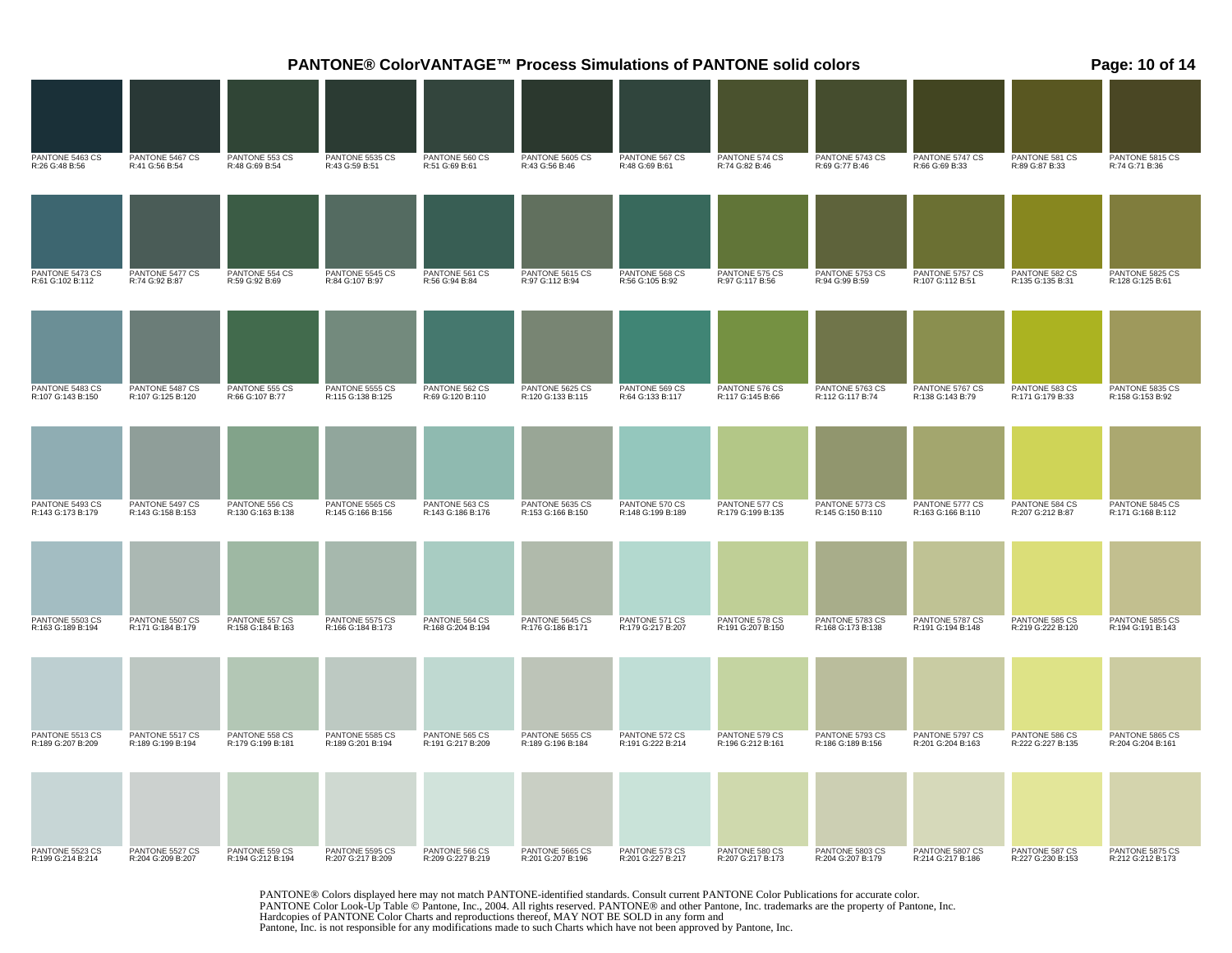|                                     |                                     |                                     | <b>PANTONE® ColorVANTAGE™ Process Simulations of PANTONE solid colors</b> |                                     |                                     |                                     |                                     |                                     |                                     |                                     | Page: 11 of 14                      |
|-------------------------------------|-------------------------------------|-------------------------------------|---------------------------------------------------------------------------|-------------------------------------|-------------------------------------|-------------------------------------|-------------------------------------|-------------------------------------|-------------------------------------|-------------------------------------|-------------------------------------|
|                                     |                                     |                                     |                                                                           |                                     |                                     |                                     |                                     |                                     |                                     |                                     |                                     |
| PANTONE 600 CS<br>R:237 G:235 B:171 | PANTONE 607 CS<br>R:232 G:232 B:179 | PANTONE 614 CS<br>R:222 G:222 B:176 | PANTONE 621 CS<br>R:212 G:222 B:214                                       | PANTONE 628 CS<br>R:201 G:224 B:227 | PANTONE 635 CS<br>R:186 G:222 B:230 | PANTONE 642 CS<br>R:214 G:222 B:227 | PANTONE 649 CS<br>R:217 G:222 B:230 | PANTONE 656 CS<br>R:219 G:227 B:235 | PANTONE 663 CS<br>R:222 G:219 B:227 | PANTONE 670 CS<br>R:227 G:209 B:224 | PANTONE 677 CS<br>R:222 G:207 B:217 |
|                                     |                                     |                                     |                                                                           |                                     |                                     |                                     |                                     |                                     |                                     |                                     |                                     |
| PANTONE 601 CS<br>R:237 G:235 B:158 | PANTONE 608 CS<br>R:232 G:230 B:161 | PANTONE 615 CS<br>R:217 G:212 B:158 | PANTONE 622 CS<br>R:189 G:204 B:194                                       | PANTONE 629 CS<br>R:176 G:214 B:222 | PANTONE 636 CS<br>R:166 G:214 B:230 | PANTONE 643 CS<br>R:199 G:209 B:222 | PANTONE 650 CS<br>R:199 G:209 B:224 | PANTONE 657 CS<br>R:201 G:214 B:232 | PANTONE 664 CS<br>R:217 G:214 B:224 | PANTONE 671 CS<br>R:219 G:191 B:214 | PANTONE 678 CS<br>R:217 G:199 B:214 |
|                                     |                                     | PANTONE 616 CS                      |                                                                           | PANTONE 630 CS                      |                                     |                                     |                                     |                                     |                                     |                                     | PANTONE 679 CS                      |
| PANTONE 602 CS<br>R:235 G:232 B:143 | PANTONE 609 CS<br>R:227 G:224 B:140 | R:209 G:204 B:140                   | PANTONE 623 CS<br>R:166 G:186 B:176                                       | R:156 G:204 B:217                   | PANTONE 637 CS<br>R:130 G:196 B:224 | PANTONE 644 CS<br>R:156 G:176 B:201 | PANTONE 651 CS<br>R:161 G:176 B:204 | PANTONE 658 CS<br>R:173 G:191 B:224 | PANTONE 665 CS<br>R:194 G:189 B:209 | PANTONE 672 CS<br>R:207 G:163 B:199 | R:212 G:189 B:207                   |
| PANTONE 603 CS                      | PANTONE 610 CS                      | PANTONE 617 CS                      | PANTONE 624 CS                                                            | PANTONE 631 CS                      | PANTONE 638 CS                      | PANTONE 645 CS                      | PANTONE 652 CS                      | PANTONE 659 CS                      | PANTONE 666 CS                      | PANTONE 673 CS                      | PANTONE 680 CS                      |
| R:232 G:227 B:97                    | R:219 G:214 B:105                   | R:194 G:189 B:115                   | R:135 G:161 B:148                                                         | R:112 G:181 B:204                   | R:79 G:173 B:214                    | R:128 G:153 B:186                   | R:120 G:143 B:181                   | R:125 G:153 B:209                   | R:156 G:145 B:176                   | R:194 G:135 B:181                   | R:186 G:148 B:179                   |
|                                     |                                     |                                     |                                                                           |                                     |                                     |                                     |                                     |                                     |                                     |                                     |                                     |
| PANTONE 604 CS<br>R:230 G:222 B:66  | PANTONE 611 CS<br>R:209 G:199 B:69  | PANTONE 618 CS<br>R:171 G:163 B:77  | PANTONE 625 CS<br>R:102 G:133 B:117                                       | PANTONE 632 CS<br>R:66 G:153 B:186  | PANTONE 639 CS<br>R:23 G:153 B:201  | PANTONE 646 CS<br>R:99 G:130 B:168  | PANTONE 653 CS<br>R:56 G:87 B:135   | PANTONE 660 CS<br>R:71 G:110 B:184  | PANTONE 667 CS<br>R:115 G:102 B:143 | PANTONE 674 CS<br>R:173 G:94 B:153  | PANTONE 681 CS<br>R:163 G:115 B:153 |
|                                     |                                     |                                     |                                                                           |                                     |                                     |                                     |                                     |                                     |                                     |                                     |                                     |
| PANTONE 605 CS<br>R:219 G:204 B:0   | PANTONE 612 CS<br>R:186 G:173 B:18  | PANTONE 619 CS<br>R:150 G:143 B:56  | PANTONE 626 CS<br>R:64 G:94 B:82                                          | PANTONE 633 CS<br>R:13 G:125 B:161  | PANTONE 640 CS<br>R:0 G:130 B:184   | PANTONE 647 CS<br>R:54 G:87 B:133   | PANTONE 654 CS<br>R:20 G:48 B:94    | PANTONE 661 CS<br>R:0 G:56 B:143    | PANTONE 668 CS<br>R:92 G:79 B:122   | PANTONE 675 CS<br>R:148 G:46 B:112  | PANTONE 682 CS<br>R:133 G:74 B:115  |
| PANTONE 606 CS<br>R:204 G:184 B:0   | PANTONE 613 CS<br>R:168 G:153 B:0   | PANTONE 620 CS<br>R:130 G:122 B:41  | PANTONE 627 CS<br>R:38 G:56 B:48                                          | PANTONE 634 CS<br>R:0 G:102 B:140   | PANTONE 641 CS<br>R:0 G:115 B:176   | PANTONE 648 CS<br>R:13 G:46 B:87    | PANTONE 655 CS<br>R:18 G:38 B:79    | PANTONE 662 CS<br>R:0 G:33 B:115    | PANTONE 669 CS<br>R:64 G:48 B:92    | PANTONE 676 CS<br>R:128 G:10 B:84   | PANTONE 683 CS<br>R:105 G:46 B:82   |
|                                     |                                     |                                     |                                                                           |                                     |                                     |                                     |                                     |                                     |                                     |                                     |                                     |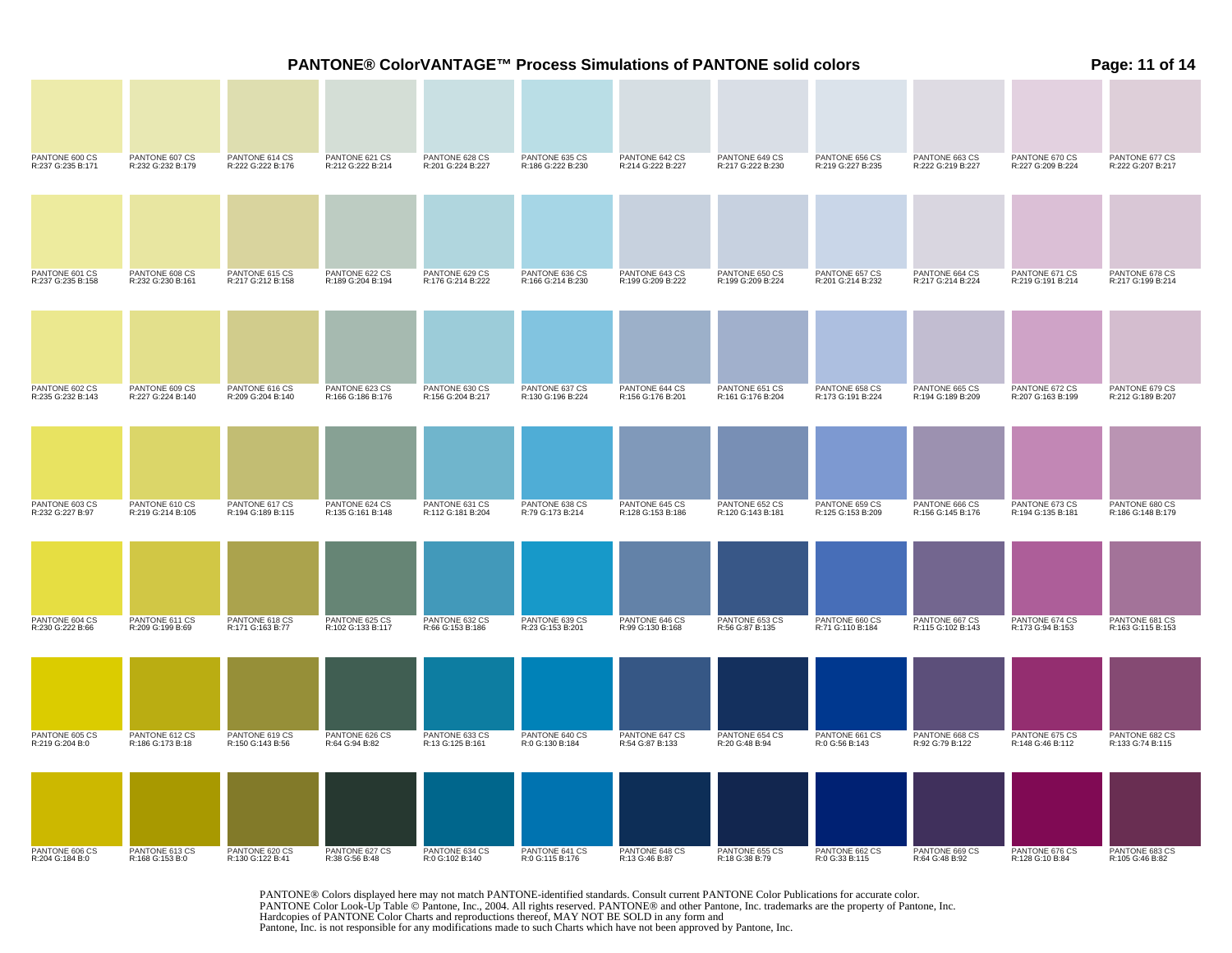|                                     |                                     |                                     |                                     |                                     |                                     |                                     | PANTONE® ColorVANTAGE™ Process Simulations of PANTONE solid colors<br>Page: 12 of 14<br>PANTONE 7401 CS<br>PANTONE 7408 CS<br>R:224 G:173 B:8<br>PANTONE 7415 CS<br>PANTONE 7422 CS<br>R:217 G:186 B:163<br>R:237 G:227 B:186<br>R:232 G:212 B:217<br>PANTONE 7402 CS<br>PANTONE 7409 CS<br>PANTONE 7416 CS<br>PANTONE 7423 CS<br>R:232 G:219 B:158<br>R:222 G:173 B:41<br>R:199 G:105 B:77<br>R:196 G:102 B:135<br>PANTONE 728 CS<br>PANTONE 7403 CS<br>PANTONE 7410 CS<br>PANTONE 7417 CS<br>PANTONE 7424 CS<br>R:189 G:64 B:122<br>R:191 G:82 B:56<br>R:224 G:204 B:125<br>R:230 G:163 B:115<br>PANTONE 7404 CS<br>PANTONE 729 CS<br>PANTONE 7411 CS<br>PANTONE 7418 CS<br>PANTONE 7425 CS<br>R:235 G:209 B:54<br>R:209 G:161 B:92<br>R:168 G:79 B:82<br>R:158 G:46 B:89<br>PANTONE 7405 CS<br>PANTONE 7412 CS<br>PANTONE 7419 CS<br>PANTONE 7426 CS<br>R:224 G:191 B:0<br>R:186 G:120 B:56<br>R:148 G:74 B:89<br>R:145 G:31 B:74<br>PANTONE 7406 CS<br>PANTONE 7413 CS<br>PANTONE 7420 CS<br>PANTONE 7427 CS<br>R:222 G:181 B:0<br>R:191 G:122 B:46<br>R:130 G:38 B:64<br>R:128 G:28 B:48<br>PANTONE 732 CS<br>R:87 G:54 B:31<br>PANTONE 7407 CS<br>PANTONE 7414 CS<br>PANTONE 7421 CS<br>R:82 G:31 B:48<br>PANTONE 7428 CS<br>R:97 G:48 B:66<br>R:189 G:153 B:79<br>R:163 G:97 B:38 |  |  |  |                                      |
|-------------------------------------|-------------------------------------|-------------------------------------|-------------------------------------|-------------------------------------|-------------------------------------|-------------------------------------|------------------------------------------------------------------------------------------------------------------------------------------------------------------------------------------------------------------------------------------------------------------------------------------------------------------------------------------------------------------------------------------------------------------------------------------------------------------------------------------------------------------------------------------------------------------------------------------------------------------------------------------------------------------------------------------------------------------------------------------------------------------------------------------------------------------------------------------------------------------------------------------------------------------------------------------------------------------------------------------------------------------------------------------------------------------------------------------------------------------------------------------------------------------------------------------------------------------------------------------------------------------------------------------|--|--|--|--------------------------------------|
|                                     |                                     |                                     |                                     |                                     |                                     |                                     |                                                                                                                                                                                                                                                                                                                                                                                                                                                                                                                                                                                                                                                                                                                                                                                                                                                                                                                                                                                                                                                                                                                                                                                                                                                                                          |  |  |  |                                      |
| PANTONE 684 CS<br>R:217 G:194 B:209 | PANTONE 691 CS<br>R:227 G:209 B:214 | PANTONE 698 CS<br>R:235 G:212 B:217 | PANTONE 705 CS<br>R:235 G:217 B:222 | PANTONE 712 CS<br>R:237 G:204 B:166 | PANTONE 719 CS<br>R:227 G:207 B:179 | PANTONE 726 CS<br>R:222 G:201 B:176 |                                                                                                                                                                                                                                                                                                                                                                                                                                                                                                                                                                                                                                                                                                                                                                                                                                                                                                                                                                                                                                                                                                                                                                                                                                                                                          |  |  |  | PANTONE 7429 CS<br>R:217 G:194 B:207 |
|                                     |                                     |                                     |                                     |                                     |                                     |                                     |                                                                                                                                                                                                                                                                                                                                                                                                                                                                                                                                                                                                                                                                                                                                                                                                                                                                                                                                                                                                                                                                                                                                                                                                                                                                                          |  |  |  |                                      |
| PANTONE 685 CS<br>R:212 G:181 B:199 | PANTONE 692 CS<br>R:217 G:191 B:199 | PANTONE 699 CS<br>R:230 G:194 B:204 | PANTONE 706 CS<br>R:232 G:199 B:209 | PANTONE 713 CS<br>R:237 G:194 B:150 | PANTONE 720 CS<br>R:222 G:191 B:156 | PANTONE 727 CS<br>R:209 G:184 B:153 |                                                                                                                                                                                                                                                                                                                                                                                                                                                                                                                                                                                                                                                                                                                                                                                                                                                                                                                                                                                                                                                                                                                                                                                                                                                                                          |  |  |  | PANTONE 7430 CS<br>R:207 G:173 B:191 |
|                                     |                                     |                                     |                                     |                                     |                                     |                                     |                                                                                                                                                                                                                                                                                                                                                                                                                                                                                                                                                                                                                                                                                                                                                                                                                                                                                                                                                                                                                                                                                                                                                                                                                                                                                          |  |  |  |                                      |
| PANTONE 686 CS<br>R:199 G:163 B:189 | PANTONE 693 CS<br>R:204 G:168 B:176 | PANTONE 700 CS<br>R:217 G:168 B:184 | PANTONE 707 CS<br>R:227 G:176 B:191 | PANTONE 714 CS<br>R:232 G:173 B:117 | PANTONE 721 CS<br>R:212 G:171 B:130 | R:199 G:168 B:135                   |                                                                                                                                                                                                                                                                                                                                                                                                                                                                                                                                                                                                                                                                                                                                                                                                                                                                                                                                                                                                                                                                                                                                                                                                                                                                                          |  |  |  | PANTONE 7431 CS<br>R:186 G:135 B:163 |
|                                     |                                     |                                     |                                     |                                     |                                     |                                     |                                                                                                                                                                                                                                                                                                                                                                                                                                                                                                                                                                                                                                                                                                                                                                                                                                                                                                                                                                                                                                                                                                                                                                                                                                                                                          |  |  |  |                                      |
| PANTONE 687 CS<br>R:179 G:133 B:166 | PANTONE 694 CS<br>R:184 G:140 B:150 | PANTONE 701 CS<br>R:204 G:135 B:156 | PANTONE 708 CS<br>R:217 G:140 B:161 | PANTONE 715 CS<br>R:222 G:145 B:71  | PANTONE 722 CS<br>R:189 G:135 B:84  | R:176 G:138 B:97                    |                                                                                                                                                                                                                                                                                                                                                                                                                                                                                                                                                                                                                                                                                                                                                                                                                                                                                                                                                                                                                                                                                                                                                                                                                                                                                          |  |  |  | PANTONE 7432 CS<br>R:161 G:97 B:130  |
|                                     |                                     |                                     |                                     |                                     |                                     |                                     |                                                                                                                                                                                                                                                                                                                                                                                                                                                                                                                                                                                                                                                                                                                                                                                                                                                                                                                                                                                                                                                                                                                                                                                                                                                                                          |  |  |  |                                      |
| PANTONE 688 CS<br>R:158 G:107 B:143 | PANTONE 695 CS<br>R:161 G:110 B:125 | PANTONE 702 CS<br>R:184 G:97 B:120  | PANTONE 709 CS<br>R:207 G:102 B:128 | PANTONE 716 CS<br>R:212 G:120 B:33  | PANTONE 723 CS<br>R:168 G:112 B:54  | PANTONE 730 CS<br>R:153 G:112 B:66  |                                                                                                                                                                                                                                                                                                                                                                                                                                                                                                                                                                                                                                                                                                                                                                                                                                                                                                                                                                                                                                                                                                                                                                                                                                                                                          |  |  |  | PANTONE 7433 CS<br>R:148 G:66 B:102  |
|                                     |                                     |                                     |                                     |                                     |                                     |                                     |                                                                                                                                                                                                                                                                                                                                                                                                                                                                                                                                                                                                                                                                                                                                                                                                                                                                                                                                                                                                                                                                                                                                                                                                                                                                                          |  |  |  |                                      |
| PANTONE 689 CS<br>R:125 G:64 B:107  | PANTONE 696 CS<br>R:125 G:69 B:84   | PANTONE 703 CS<br>R:156 G:59 B:79   | PANTONE 710 CS<br>R:194 G:71 B:97   | PANTONE 717 CS<br>R:191 G:94 B:0    | PANTONE 724 CS<br>R:133 G:74 B:23   | PANTONE 731 CS<br>R:102 G:64 B:28   |                                                                                                                                                                                                                                                                                                                                                                                                                                                                                                                                                                                                                                                                                                                                                                                                                                                                                                                                                                                                                                                                                                                                                                                                                                                                                          |  |  |  | PANTONE 7434 CS<br>R:130 G:51 B:84   |
|                                     |                                     |                                     |                                     |                                     |                                     |                                     |                                                                                                                                                                                                                                                                                                                                                                                                                                                                                                                                                                                                                                                                                                                                                                                                                                                                                                                                                                                                                                                                                                                                                                                                                                                                                          |  |  |  |                                      |
| PANTONE 690 CS<br>R:87 G:36 B:69    | PANTONE 697 CS<br>R:115 G:61 B:71   | PANTONE 704 CS<br>R:140 G:46 B:59   | PANTONE 711 CS<br>R:179 G:51 B:69   | PANTONE 718 CS<br>R:176 G:79 B:0    | PANTONE 725 CS<br>R:112 G:64 B:23   |                                     |                                                                                                                                                                                                                                                                                                                                                                                                                                                                                                                                                                                                                                                                                                                                                                                                                                                                                                                                                                                                                                                                                                                                                                                                                                                                                          |  |  |  | PANTONE 7435 CS<br>R:112 G:41 B:79   |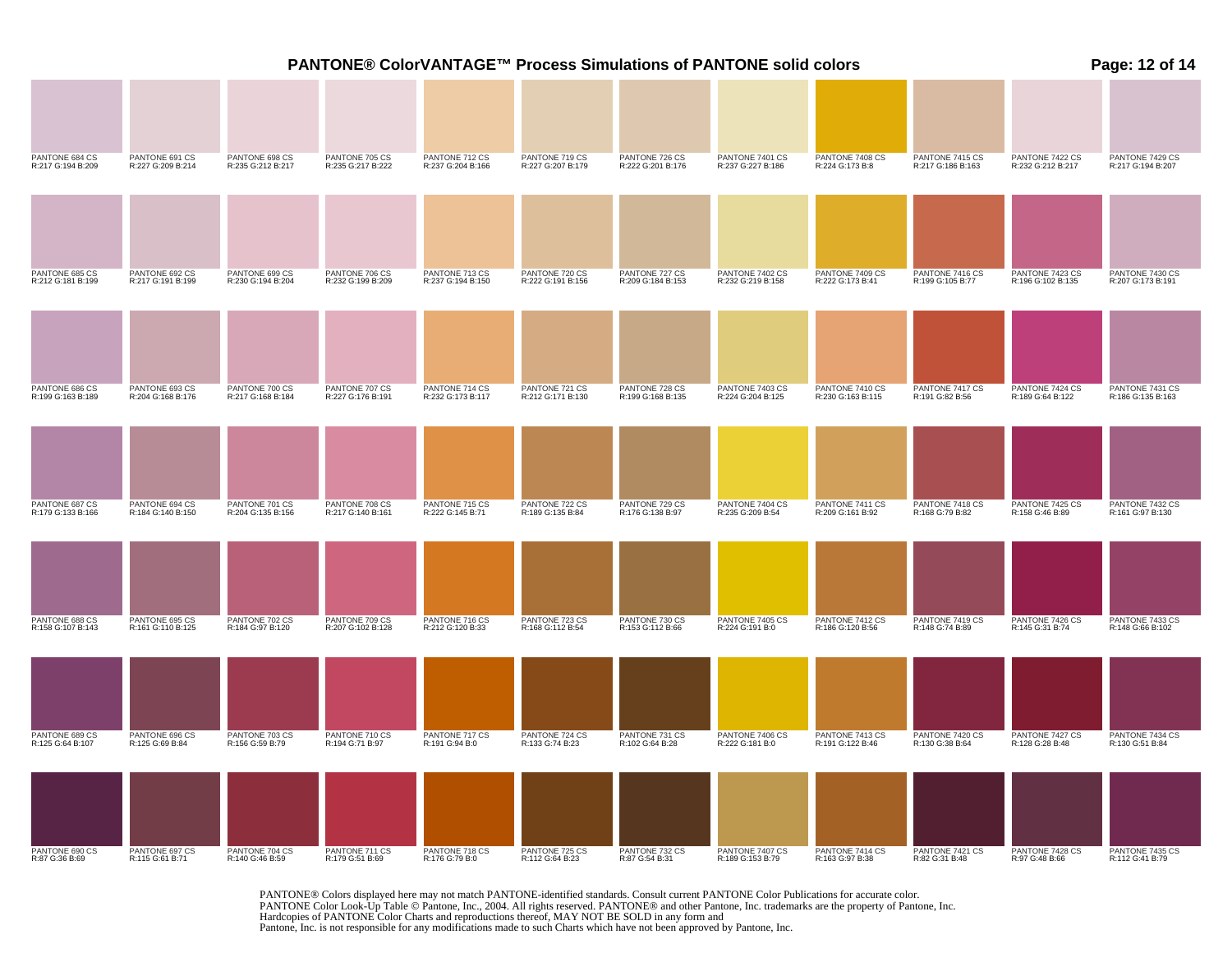| PANTONE® ColorVANTAGE™ Process Simulations of PANTONE solid colors |                                      |                                      |                                      |                                      |                                      |                                      |                                      |                                      |                                      |                                      | Page: 13 of 14                       |  |
|--------------------------------------------------------------------|--------------------------------------|--------------------------------------|--------------------------------------|--------------------------------------|--------------------------------------|--------------------------------------|--------------------------------------|--------------------------------------|--------------------------------------|--------------------------------------|--------------------------------------|--|
|                                                                    |                                      |                                      |                                      |                                      |                                      |                                      |                                      |                                      |                                      |                                      |                                      |  |
| PANTONE 7436 CS<br>R:227 G:214 B:227                               | PANTONE 7443 CS<br>R:214 G:217 B:227 | PANTONE 7450 CS<br>R:189 G:194 B:217 | PANTONE 7457 CS<br>R:209 G:227 B:232 | PANTONE 7464 CS<br>R:176 G:214 B:209 | PANTONE 7471 CS<br>R:161 G:222 B:214 | PANTONE 7478 CS<br>R:184 G:230 B:194 | PANTONE 7485 CS<br>R:219 G:227 B:204 | PANTONE 7492 CS<br>R:201 G:209 B:140 | PANTONE 7499 CS<br>R:235 G:232 B:196 | PANTONE 7506 CS<br>R:232 G:222 B:186 | PANTONE 7513 CS<br>R:219 G:191 B:173 |  |
|                                                                    |                                      |                                      |                                      |                                      |                                      |                                      |                                      |                                      |                                      |                                      |                                      |  |
| PANTONE 7437 CS<br>R:196 G:176 B:207                               | PANTONE 7444 CS<br>R:181 G:186 B:217 | PANTONE 7451 CS<br>R:145 G:166 B:222 | PANTONE 7458 CS<br>R:135 G:179 B:201 | PANTONE 7465 CS<br>R:117 G:194 B:181 | PANTONE 7472 CS<br>R:128 G:186 B:181 | PANTONE 7479 CS<br>R:125 G:209 B:130 | PANTONE 7486 CS<br>R:204 G:227 B:166 | PANTONE 7493 CS<br>R:189 G:196 B:150 | PANTONE 7500 CS<br>R:222 G:214 B:184 | PANTONE 7507 CS<br>R:237 G:214 B:166 | PANTONE 7514 CS<br>R:201 G:166 B:143 |  |
|                                                                    |                                      |                                      |                                      |                                      |                                      |                                      |                                      |                                      |                                      |                                      |                                      |  |
| PANTONE 7438 CS<br>R:194 G:153 B:209                               | PANTONE 7445 CS<br>R:163 G:161 B:194 | PANTONE 7452 CS<br>R:133 G:145 B:217 | PANTONE 7459 CS<br>R:92 G:148 B:176  | PANTONE 7466 CS<br>R:48 G:176 B:189  | PANTONE 7473 CS<br>R:92 G:156 B:138  | PANTONE 7480 CS<br>R:92 G:194 B:120  | PANTONE 7487 CS<br>R:176 G:222 B:120 | PANTONE 7494 CS<br>R:163 G:176 B:143 | PANTONE 7501 CS<br>R:214 G:204 B:171 | PANTONE 7508 CS<br>R:217 G:191 B:140 | PANTONE 7515 CS<br>R:186 G:145 B:115 |  |
|                                                                    |                                      |                                      |                                      |                                      |                                      |                                      |                                      |                                      |                                      |                                      |                                      |  |
| PANTONE 7439 CS<br>R:168 G:143 B:184                               | PANTONE 7446 CS<br>R:140 G:140 B:199 | PANTONE 7453 CS<br>R:135 G:163 B:214 | PANTONE 7460 CS<br>R:0 G:135 B:194   | PANTONE 7467 CS<br>R:0 G:166 B:179   | PANTONE 7474 CS<br>R:46 G:120 B:133  | PANTONE 7481 CS<br>R:79 G:184 B:84   | PANTONE 7488 CS<br>R:153 G:214 B:92  | PANTONE 7495 CS<br>R:140 G:148 B:64  | PANTONE 7502 CS<br>R:204 G:191 B:150 | PANTONE 7509 CS<br>R:204 G:171 B:112 | PANTONE 7516 CS<br>R:138 G:84 B:51   |  |
|                                                                    |                                      |                                      |                                      |                                      |                                      |                                      |                                      |                                      |                                      |                                      |                                      |  |
| PANTONE 7440 CS<br>R:150 G:120 B:166                               | PANTONE 7447 CS<br>R:87 G:69 B:120   | PANTONE 7454 CS<br>R:115 G:145 B:179 | PANTONE 7461 CS<br>R:51 G:130 B:186  | PANTONE 7468 CS<br>R:51 G:115 B:150  | PANTONE 7475 CS<br>R:92 G:125 B:128  | PANTONE 7482 CS<br>R:66 G:163 B:87   | PANTONE 7489 CS<br>R:135 G:173 B:92  | PANTONE 7496 CS<br>R:112 G:125 B:36  | PANTONE 7503 CS<br>R:163 G:158 B:115 | PANTONE 7510 CS<br>R:184 G:143 B:74  | PANTONE 7517 CS<br>R:117 G:69 B:38   |  |
|                                                                    |                                      |                                      |                                      |                                      |                                      |                                      |                                      |                                      |                                      |                                      |                                      |  |
| PANTONE 7441 CS<br>R:138 G:97 B:189                                | PANTONE 7448 CS<br>R:69 G:56 B:82    | PANTONE 7455 CS<br>R:77 G:97 B:171   | PANTONE 7462 CS<br>R:41 G:92 B:135   | PANTONE 7469 CS<br>R:18 G:92 B:130   | PANTONE 7476 CS<br>R:46 G:82 B:87    | PANTONE 7483 CS<br>R:64 G:94 B:61    | PANTONE 7490 CS<br>R:120 G:148 B:69  | PANTONE 7497 CS<br>R:115 G:110 B:84  | PANTONE 7504 CS<br>R:138 G:120 B:92  | PANTONE 7511 CS<br>R:161 G:112 B:38  | PANTONE 7518 CS<br>R:102 G:82 B:74   |  |
|                                                                    |                                      |                                      |                                      |                                      |                                      |                                      |                                      |                                      |                                      |                                      |                                      |  |
| PANTONE 7442 CS<br>R:117 G:56 B:181                                | PANTONE 7449 CS<br>R:59 G:43 B:59    | PANTONE 7456 CS<br>R:107 G:115 B:179 | PANTONE 7463 CS<br>R:26 G:51 B:79    | PANTONE 7470 CS<br>R:33 G:94 B:110   | PANTONE 7477 CS<br>R:56 G:82 B:94    | PANTONE 7484 CS<br>R:48 G:89 B:64    | PANTONE 7491 CS<br>R:120 G:133 B:64  | PANTONE 7498 CS<br>R:82 G:87 B:48    | PANTONE 7505 CS<br>R:122 G:99 B:71   | PANTONE 7512 CS<br>R:143 G:92 B:31   | PANTONE 7519 CS<br>R:94 G:84 B:71    |  |